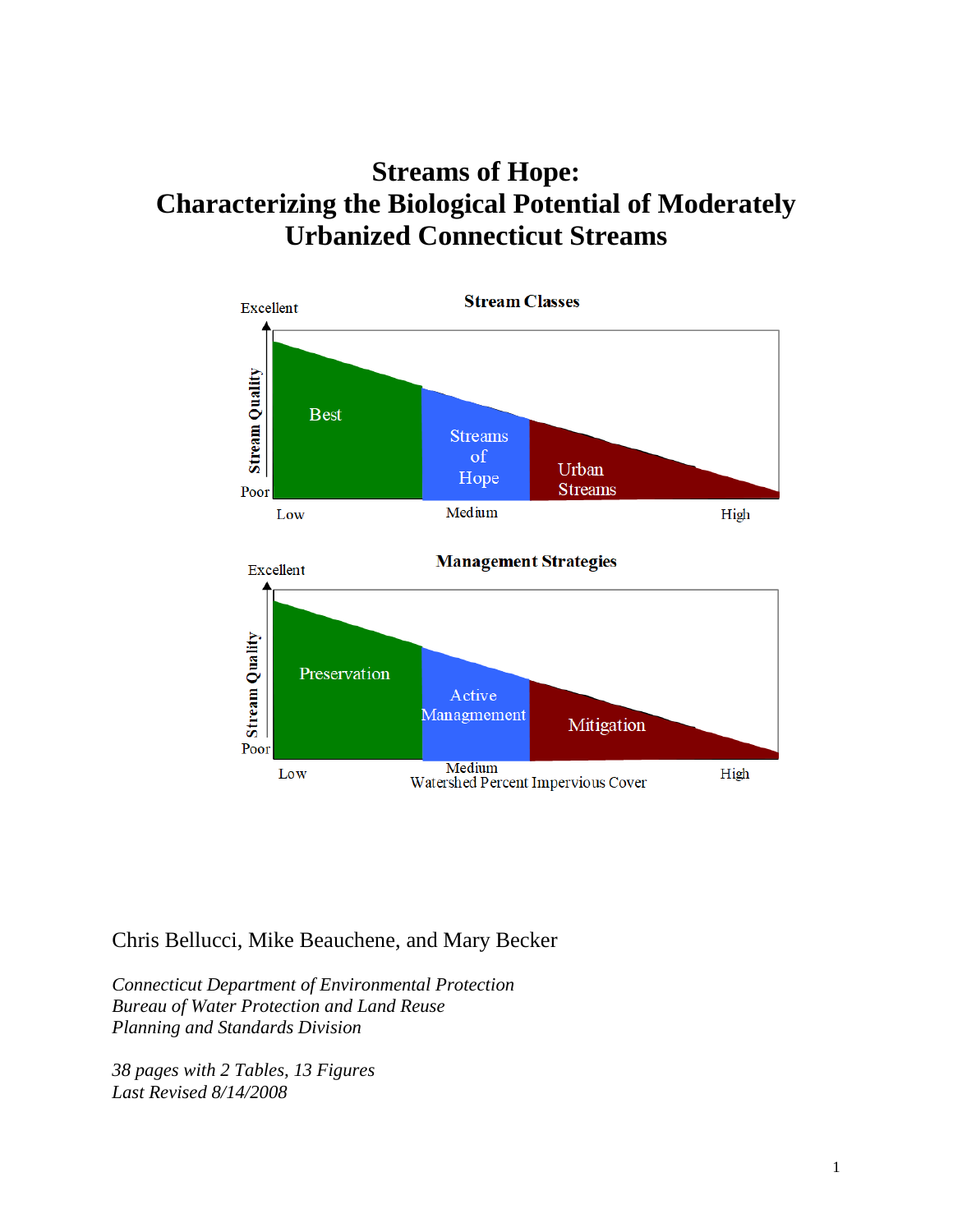# **Abstract**

The negative effect of urbanization on the health of macroinvertebrates was examined for sampling locations in 26 streams in Connecticut that ranged from 6-14% total impervious land cover (IC) in the upstream drainage basin. We developed a conceptual model for stream classes and management strategies using IC as the stressor of interest. We then used the conceptual model to develop an expected range of macroinvertebrate multimetric index (MMI) scores using IC as the predictor variable. We found that 80% of the 26 sites sampled had MMI scores that were within the expected range as predicted using IC as a predictor variable. We also examined the longitudinal effect of urbanization on MMI scores at five locations by sampling upstream and downstream of clusters of urbanization. In all five examples tested, the MMI score showed a decline in stream health below urban clusters relative to sites upstream. We also grouped macroinvertebrate taxa into ecological attribute groups - highly sensitive, intermediate sensitive, intermediate tolerant, tolerant, and exotic/invasive taxa. Highly sensitive taxa were present in two of the longitudinal sites but in both cases absent in the downstream site below an urban cluster. Further, the density of intermediate sensitive taxa was higher at sites upstream of urban clusters compared to sites downstream of urban clusters in all five comparisons. Finally, we extend the general IC conceptual model further to propose the use of IC as a reasonable predictor of biological potential of streams in Connecticut.

*(KEY TERMS: invertebrates, environmental indicators, urbanization, impervious cover, streams, biological potential)*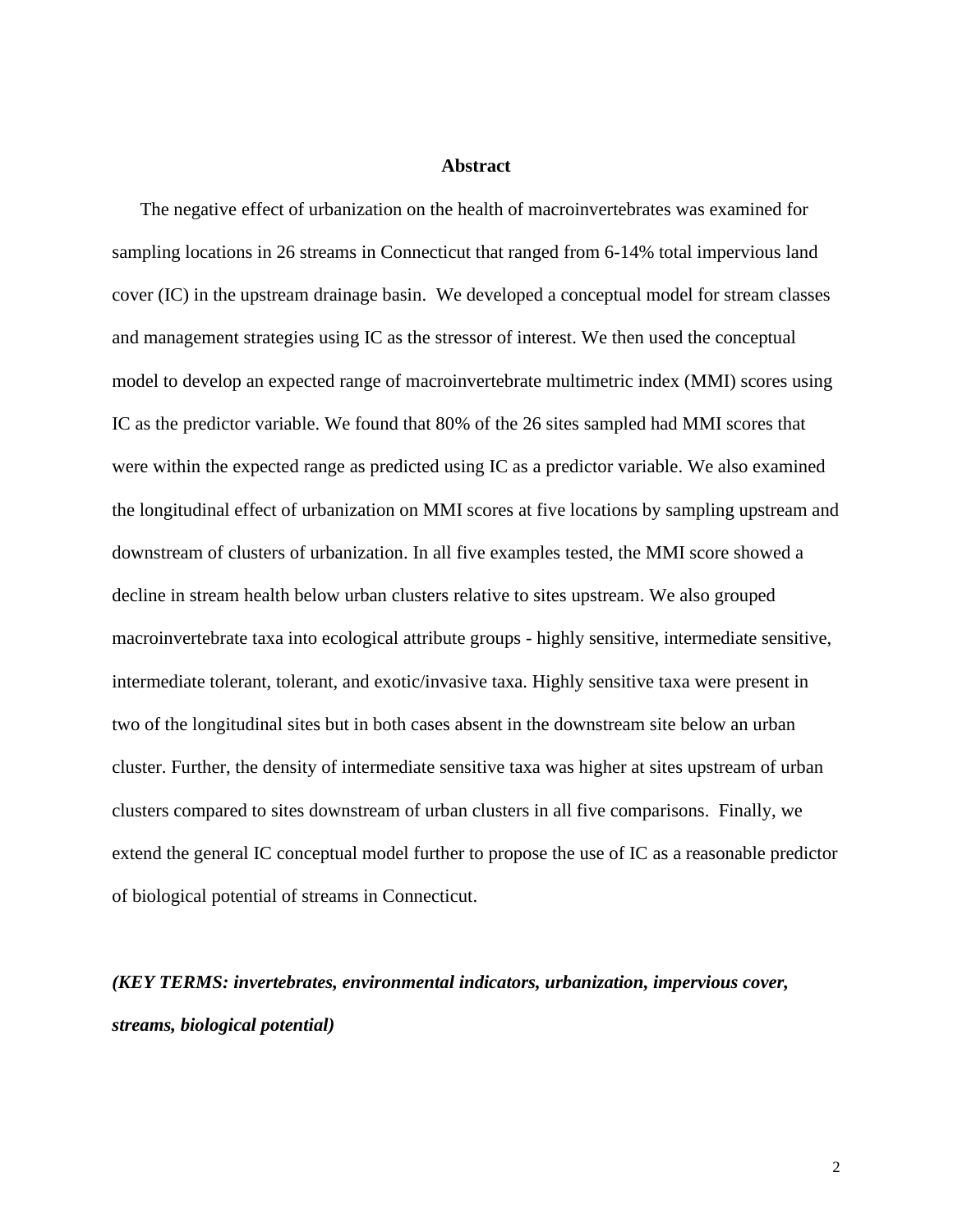#### **Introduction**

The negative effect of urbanization on the health of aquatic biota in rivers and streams has been well documented (Schuler, 1994; Morley and Karr, 2002; Coles *et al*., 2004) The phrase "urban stream syndrome" (Walsh *et al*., 2005) has been used to describe the consistent pattern of ecological degradation of streams draining urban lands. Impervious land cover (IC) has often been used as a surrogate measure of the aggregate negative effects of urbanization on hydrology (Arnold and Gibbons, 1996; Schuster *et al*., 2005; Galster et al., 2006; Olivera and Defee, 2007); geomorphology (Cianfrani *et al*., 2006); and biological communities (Wang *et al*., 2001; Morse *et al*., 2002; Wang and Kanehl, 2003; Miltner *et al*., 2004; Stanfield and Kilgour, 2006). Thus stressors such as impervious land cover can provide a useful gradient to assess biological communities and the health of aquatic ecosystems (Barbour *et al*., 2006).

The Connecticut Department of Environmental Protection (CTDEP) has modeled the multiple stressors associated with stormwater runoff from impervious surfaces and ecological degradation of macroinvertebrates within the context of the State's Total Maximum Daily Load (TMDL) Program. To support this approach, the percent IC in the upstream drainage basin and scores of macroinvertebrate health were modeled for drainage basins less than 130 square kilometers in Connecticut. These data showed that once IC in the upstream drainage basin reached approximately 12%, none of the 125 sites analyzed met the state's aquatic life goals (Bellucci, 2007). The Connecticut IC TMDL model provided the scientific foundation for setting targets and implementation goals that relate IC to stormwater management and aquatic life in Connecticut streams and supported the generalized relationship between stream health and IC characterized by Schuler (1994).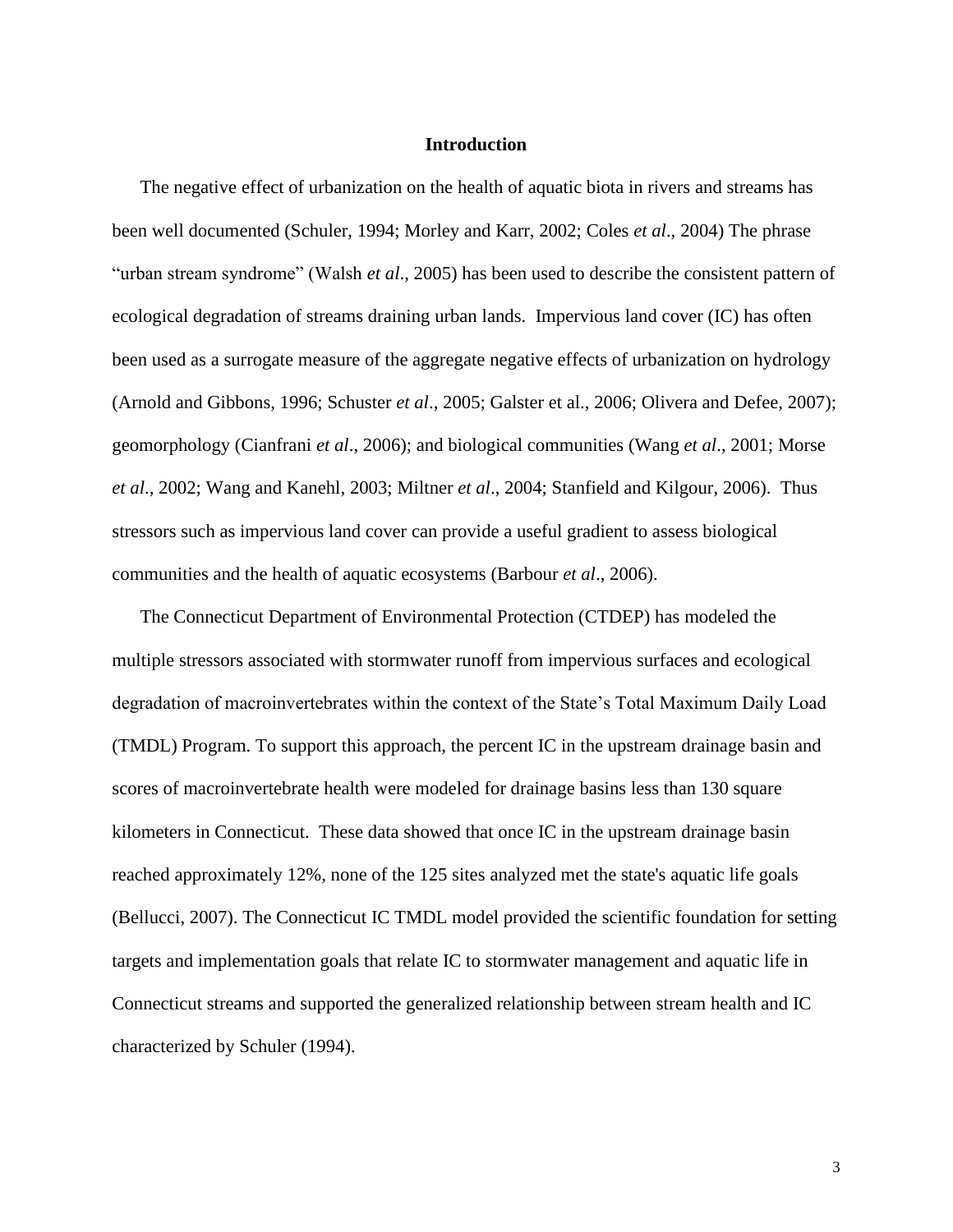We believe that the utility of IC as an important variable in water quality management in Connecticut extends beyond the regulatory framework of the TMDL Program. IC can provide a conceptual model that can be useful to group streams into classes and develop management strategies for Connecticut streams (Figure 1). This conceptual model describes the biological potential of streams relative to IC and provides a very useful communication tool to describe the potential impacts of land use decisions on stream health. Further, this conceptual model can be used to frame future research and management strategies in Connecticut. For example, a range of IC can be chosen *a priori* to test assumptions of expected biological condition. Sampling locations that fall within the expected condition (e.g. low numbers of sensitive macroinvertebrate taxa at 20% IC in the upstream drainage basin) would be consistent with this conceptual model. Sampling locations that do not conform to the model (e.g. low numbers of sensitive macroinvertebrate taxa at 2% IC in the upstream drainage basin) provide good candidate sites for future investigative work that would focus on identifying the reasons for deviation from the model.

In this study, we focused on streams that fall in the "streams of hope" and "active management" range of our conceptual model (Figure 1). Streams within this mid-IC range are termed "streams of hope" because previous work indicated that active management may be required for some of these streams to meet their biological potential (Bellucci, 2007). We believe that the important aspect of our conceptual model as it applies to "streams of hope" is that active management can improve stream biology (i.e. these are the streams to study since there is a greater likelihood that active management will effect biological change so streams meet their biological potential). We defined "streams of hope" as those drainage basins in Connecticut with 6-14% IC. The 6-14% IC range was chosen using 12% IC as a starting point since previous work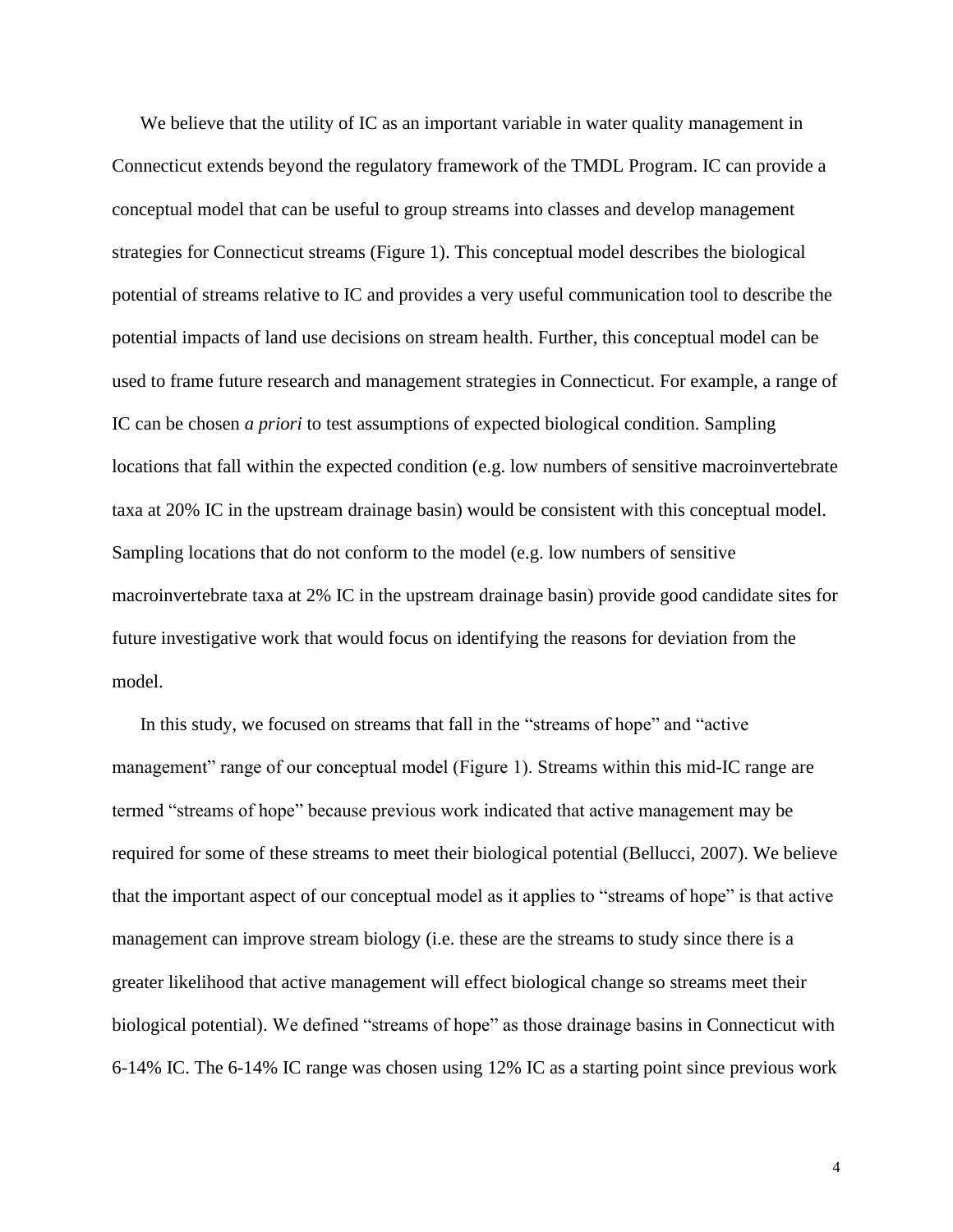has identified macroinvertebrate communities at sites in Connecticut with  $> 12\%$  IC do not meet aquatic life goals in Connecticut (Bellucci, 2007), and then further expanding the 12% to a range recognizing the complexity and variability among stream systems along the continuum of disturbance and stream quality (e.g. Davies and Jackson, 2006).

We used Geographic Information Systems (GIS) to select study sites in Connecticut that were in the mid-range of watershed percent IC (6-14%) and therefore a presumed mid-range of stream quality. We collected macroinvertebrate samples and quantified relationships between IC and stream health as measured by macroinvertebrate metrics and a composite macroinvertebrate index scores from 26 streams in Connecticut. We determined, *a priori*, an expected range of composite macroinvertebrate index scores using IC as a selection filter to validate the study site predictions. In addition, we examined the longitudinal effects of the IC stressor gradient in five watersheds by selecting sampling locations above and below known urbanization clusters.

The objectives of this study were to: 1) evaluate whether sites chosen *a priori* within a midrange of IC (6-14%) would have macroinvertebrate metric scores within an expected range of stream health; and 2) evaluate the effect of increasing amounts of impervious cover on macroinvertebrate metric scores within the same watershed. We then discuss the relationship of these data with a previous analysis of 125 streams from Connecticut (Bellucci, 2007) and make recommendations for future work.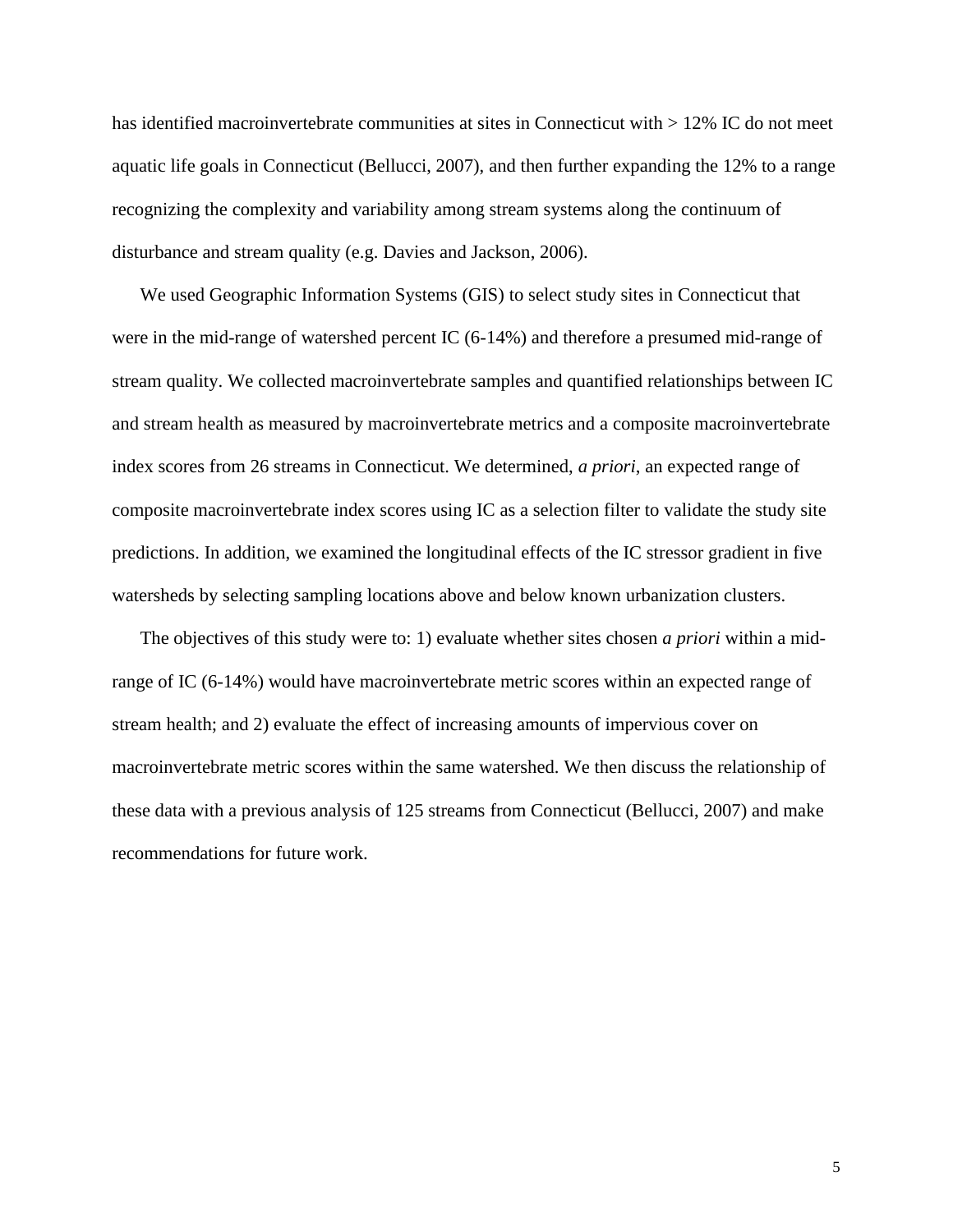#### **Methods**

The selection of sites for this study involved two steps. First, drainage basins (Langbein and Iseri, 1960) were initially screened using GIS to determine the total IC in the basin was within the target 6-14% IC range ("Initial Screening of Drainage Basins" below). Second, drainage basins meeting the 6-14% IC criterion were field checked to determine the most suitable sampling location and unsuitable sites were eliminated. Drainage basins upstream of suitable sampling sites were delineated and the percent IC of the study drainage basin was calculated using GIS ("Selection of Study Sites and Delineating the Drainage Basins" below).

#### **Initial Screening of Drainage Basins**

Thomas (1972) divided Connecticut into natural drainage basins and we targeted small to medium sized basins termed 'subregional basins'. Connecticut contains 334 subregional basins that range in size from  $0.21 - 457.03$  square kilometers, although 95% are less than 101.01 square kilometers (median  $= 27.07$  square km). Subregional basins in Connecticut that ranged from 6-14% IC were screened as potential sites for this study. We calculated the percent IC of potential study basins using the Impervious Surface Analysis Tool (ISAT) (NOAA, 2007). ISAT is an extension used in conjunction with GIS software, ESRI Arc Map version 9.1, which was developed by the Coastal Services Center at the National Oceanic and Atmospheric Administration in collaboration with the Non Point Education for Municipal Officials (NEMO) program at the University of Connecticut. GIS analyses in this study were completed with ESRI ArcMap 9.1, and will be referred to as GIS hereafter. ISAT uses an inference method to calculate total IC for a defined polygon based on land cover coefficients and human population density. In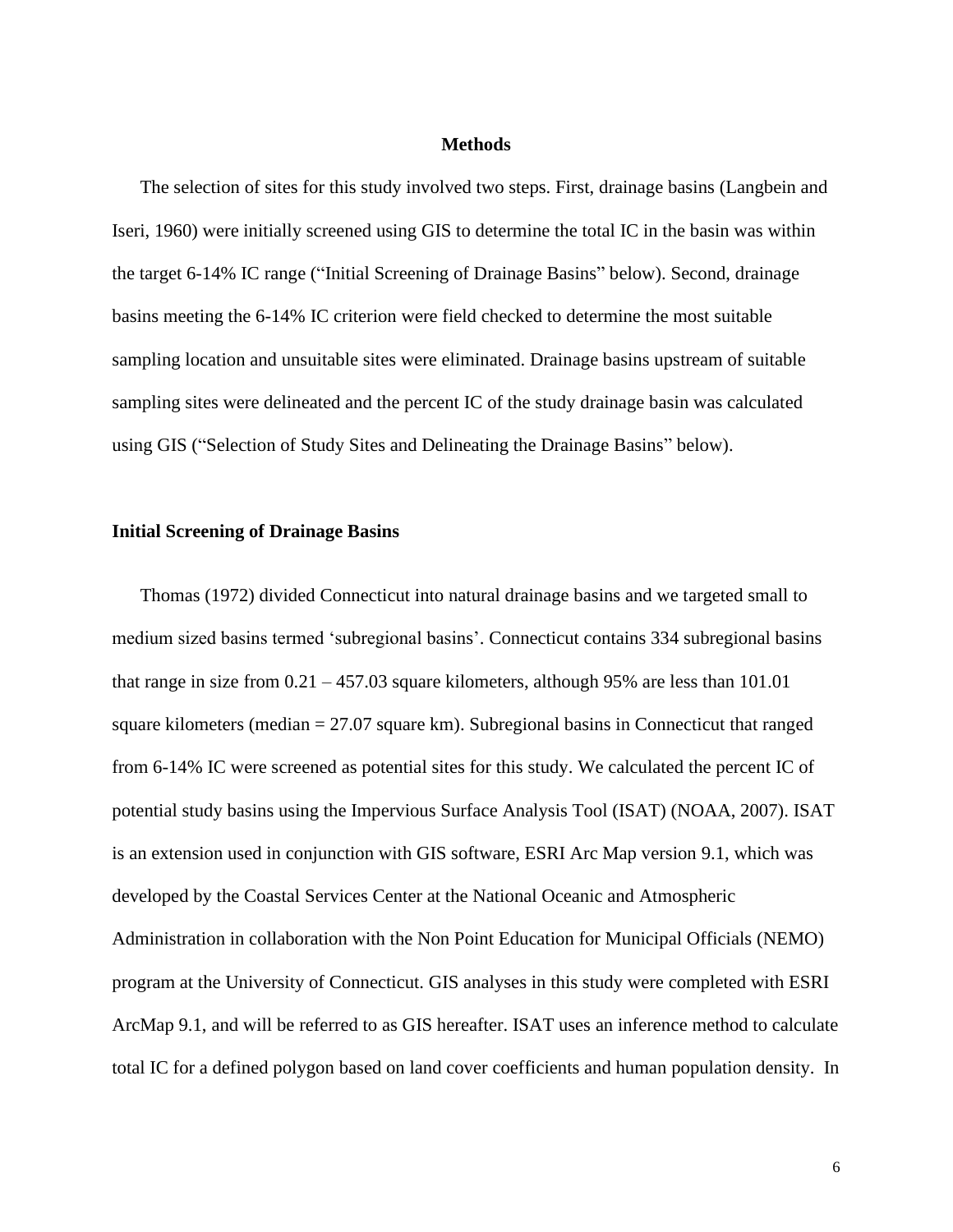this study the polygon was defined as the drainage basin upstream of the study site and we used land cover coefficients developed for Connecticut based on 2002 Connecticut Land Cover data and Census 2000 population density (Prisloe et al. 2002). The 2002 Connecticut Land Cover data were derived from satellite images at a 30 meter pixel resolution (CLEAR, 2008). A high population density was defined as > 1800 people/square mile, medium was 500 – 1800 people/square mile, and low was <500 people/square mile.

After using ISAT to identify subregional basins with 6-14% IC, those that contained sewage treatment plants and those basins that extended beyond the Connecticut border were eliminated as study basins. We then field checked the remaining subregional basins and eliminated those with unsuitable habitat for macroinvertebrate sampling (e.g. low gradient sites with no riffle), brackish or salt water (e.g. small coastal basins), or non-wadable conditions (e.g. main-stem of large rivers such as the Connecticut River).

#### **Selection of Study Sites and Delineating the Drainage Basins**

After initial screening of subregional basins with ISAT and subsequent field checking, a total of 32 sites were selected for this study (Figure 2). These sites were categorized into three types – mid IC sites (n=26), longitudinal sites (n=5), and a benchmark site (n=1).

A total of 26 mid-IC sites had suitable riffle habitat, adequate site access, and were wadeable. At five of these sites- Hancock Brook, Muddy River, Steele Brook, East Branch Naugatuck River and West Branch Naugatuck River- we selected a second sampling site upstream of urbanization clusters to provide a comparison of the macroinvertebrate community against a gradient of IC on the same stream (longitudinal sites). We also evaluated one site in the Saugatuck River located within close proximity to the study sites to provide a relative measure of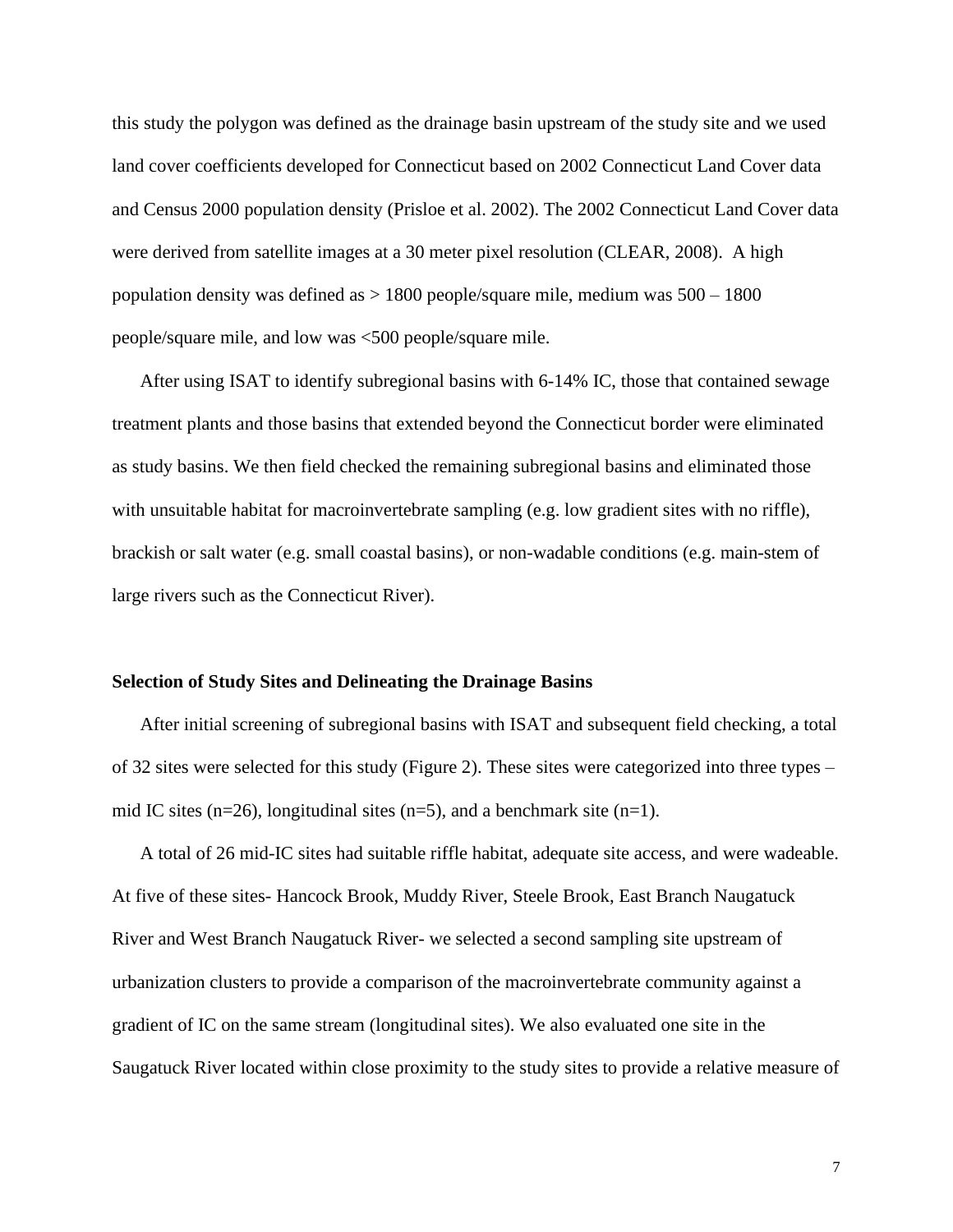environmental conditions for the sampling year (benchmark site). Sampling locations for each of the mid IC and longitudinal sites were chosen by beginning at the drainage basin pour point and field inspecting accessible streams for suitable riffle habitat. In general, the first location encountered with suitable access and habitat within close proximity to the drainage basin pour point was selected as the sampling location for each study site. The latitude and longitude of each study site was recorded with a Garmin Model 76 Global Position System to delineate the drainage basin for each study site and to calculate drainage basin characteristics using GIS. The drainage basin of each study sites was delineated using the ArcHydro extension of GIS. The percent impervious cover upstream of the selected study sites was then calculated for each drainage basins using ISAT.

# **Macroinvertebrate Community**

Benthic macroinvertebrates were collected from all 32 sites during September - October, 2006 using an 800  $\mu$ m-mesh kick net and sampling  $2 \text{ m}^2$  of riffle habitat at each location. Benthic samples were preserved in 70% ethyl alcohol and brought back to the laboratory for subsampling. A 200-organism sub-sample using a random grid design (Plafkin *et al*., 1989) was used to calculate metrics and a macroinvertebrate multi-metric index (MMI) score for each sampling location. MMI scores for each site were calculated at the genus level. The MMI is the arithmetic average of 7 metrics - Ephemeroptera taxa (scoring adjusted for watershed size), Plecoptera taxa, Trichoptera taxa, percent sensitive EPT (scoring adjusted for watershed size), scraper taxa, biological condition gradient taxa biotic index, and percent dominant genus (Gerritsen and Jessup, 2007). The MMI values are unit-less scores that range from 0 - 100 with higher values representing least stressed sites.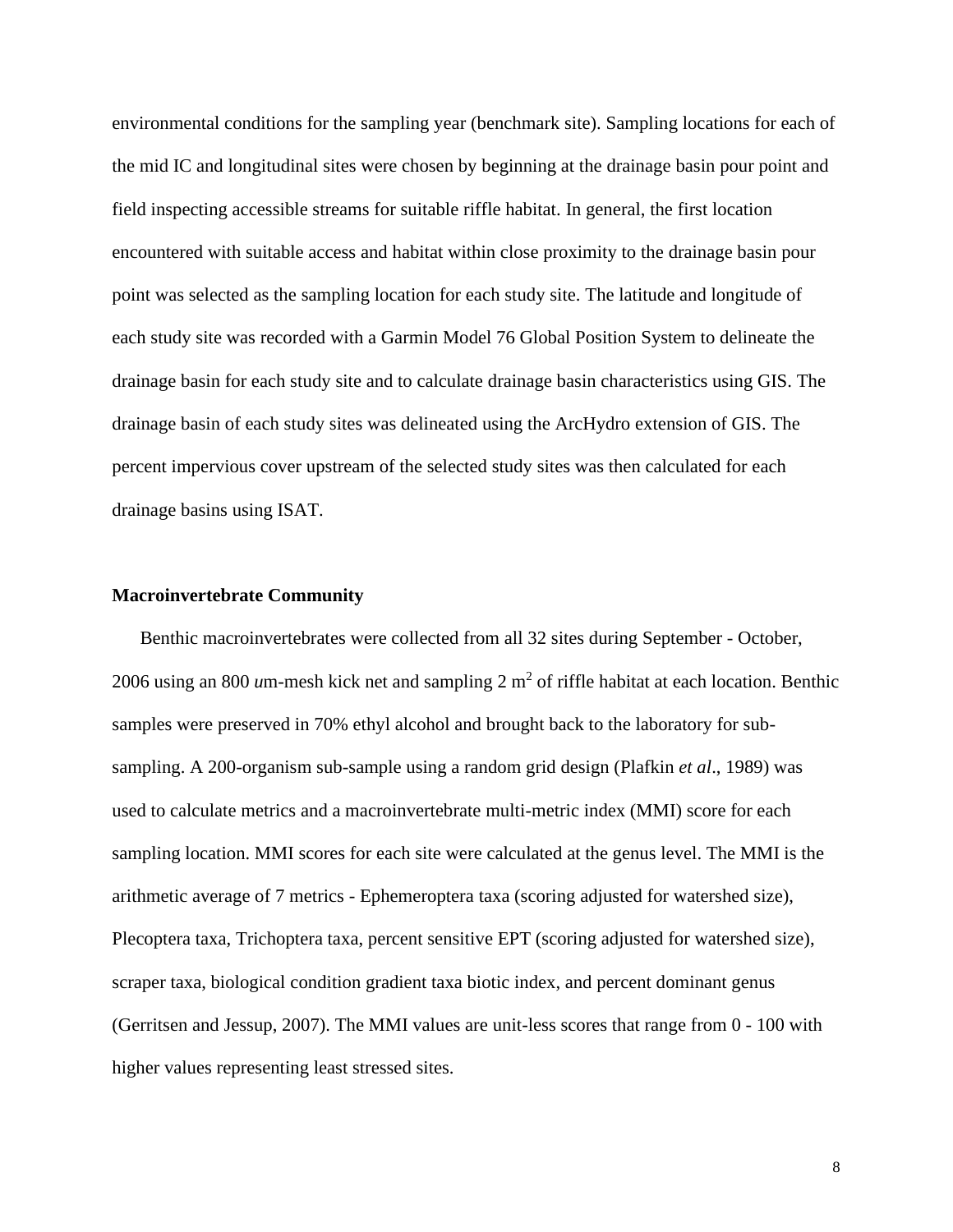# **Data Analyses**

### **Macroinvertebrates**

A benchmark site on the Saugatuck River was selected to compare the MMI score and seven macroinvertebrate metrics from the year of this study (2006) to the previous nine years using a dot plot. The Saugatuck River site was chosen as the benchmark site because 1) of its 10 year data set of benthic macroinvertebrate samples collected using methodologies consistent with this study and 2) its location in the same geographic area as the group of test study sites (Figure 2) and 3) there is a record of average daily discharge at this locations from 1967-2007 (USGS gage 01208990 Saugatuck River near Redding, CT).

The 26 mid IC sites were evaluated by comparing MMI scores to an expected range of MMI scores chosen *a priori*. The expected MMI range for the 26 mid IC sites was based on previous work on the Connecticut IC Model (Bellucci, 2007). We identified all sites from the Connecticut IC Model that were within the targeted percent IC range from this study (i.e. 6-14%) and calculated the interquartile range of MMI scores from those sites. The interquartile range MMI scores from those thirty-three sites from the Connecticut IC Model was 31-56, representing the difference between the  $25<sup>th</sup> - 75<sup>th</sup>$  percentiles (Table 2). Mid IC sites from this study that were within the interquartile range of MMI values from the Connecticut IC Model were considered to be within the expected range of the model. Mid IC sites from this study that were outside the interquartile range of MMI scores were considered to be outside the expected range of the model.

Upstream longitudinal sites and their downstream mid IC pair were compared by plotting MMI scores and percent IC upstream of each site. We also determined taxa density by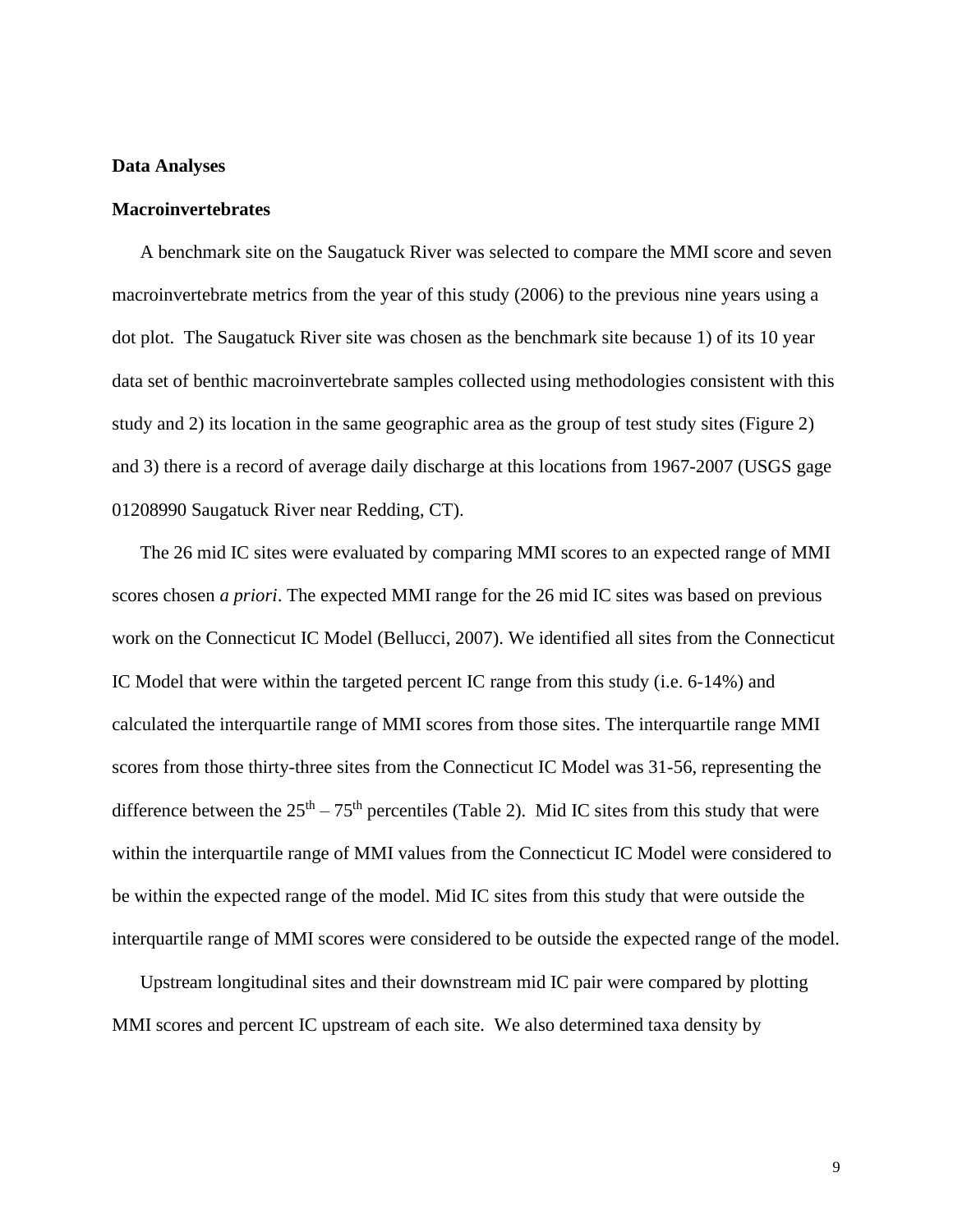ecological attribute groups and compared the upstream longitudinal sites to the downstream mid IC pair. Macroinvertebrate densities for each site were calculated as:

Individuals/m<sup>2</sup> = [(Number of individuals in subsample/Number of grids in subsample) \* 56]/2

### where:

### 56 is the number of possible grids in a subsample

We averaged duplicate samples or replicate subsamples taken at the same site. The total macroinvertebrate density for each upstream longitudinal site and downstream mid IC pair was then sorted into to one of five ecological attribute groups using taxa identified to the genus level as defined in Gerritsen and Jessup (2007). The five ecological attribute groups were highly sensitive, intermediate sensitive, intermediate tolerant, tolerant, and exotic/invasive taxa. Taxa were assigned to an ecological attribute group based on where the taxon is typically found along the stressor gradient. For example, highly sensitive taxa are typically found in least stressed sites and tolerant and exotic/invasive taxa are typically found in severely stressed sites.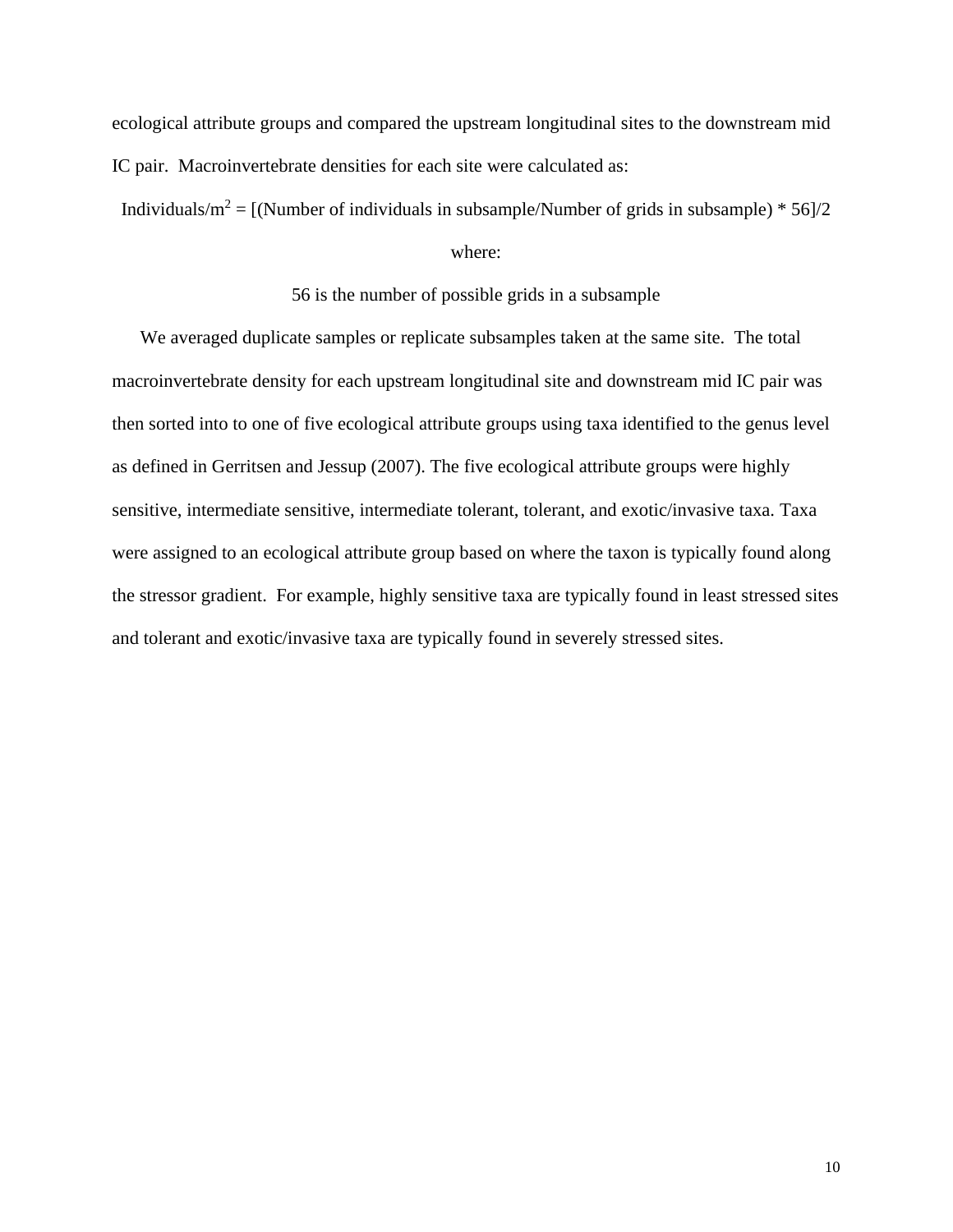#### **Results**

#### **Study Drainage Basin Characteristics**

A summary of characteristics of each of the 32 sampling location and drainage basins is provided in Table 1. Drainage basin sizes ranged from 7.25- 62.78 km<sup>2</sup> with a median of 24.14 km<sup>2</sup> and the % IC in the drainage basin ranged from 5.97% -13.70% with a median of 8.76% for the 26 mid IC sites (Figure 3). Most of the mid-IC sites were either  $3<sup>rd</sup>$  or  $4<sup>th</sup>$  order using the Strahler (1957) method (Figure 4).

For the five longitudinal sites, drainage basin size ranged from  $13.44 - 36.36 \text{ km}^2$  with a median of 27.18 km<sup>2</sup> and the % IC in the drainage basin ranged from 3.10% -7.65% with a median of 5.83%. The Saugatuck River benchmark site is a 4<sup>th</sup> order stream and the drainage basin size was  $53.85 \text{ km}^2$  and the % IC was  $4.27\%$ .

# **Macroinvertebrates**

The macroinvertebrate MMI score for the benchmark site on the Saugatuck River for 2006  $(62.76)$  approximated the median value for 10 sample years 1997-2006 (median = 62.71), although there was some variability of the individual metrics from the 2006 sample compared to other years (Figure 5). For example, the Ephemeroptera taxa and Trichoptera taxa metrics were on the high end of the range in 2006 compared to the previous nine years. Conversely, the Plecoptera taxa metric was low compared to previous years.

The median MMI scores of the 26 mid IC sites was 44.05 (range 18.78-53.95) (Figure 6). Individual metric scores varied across the range of scores. The Plecoptera taxa metric generally had low scores whereas the percent dominant genus metric generally had high scores. The five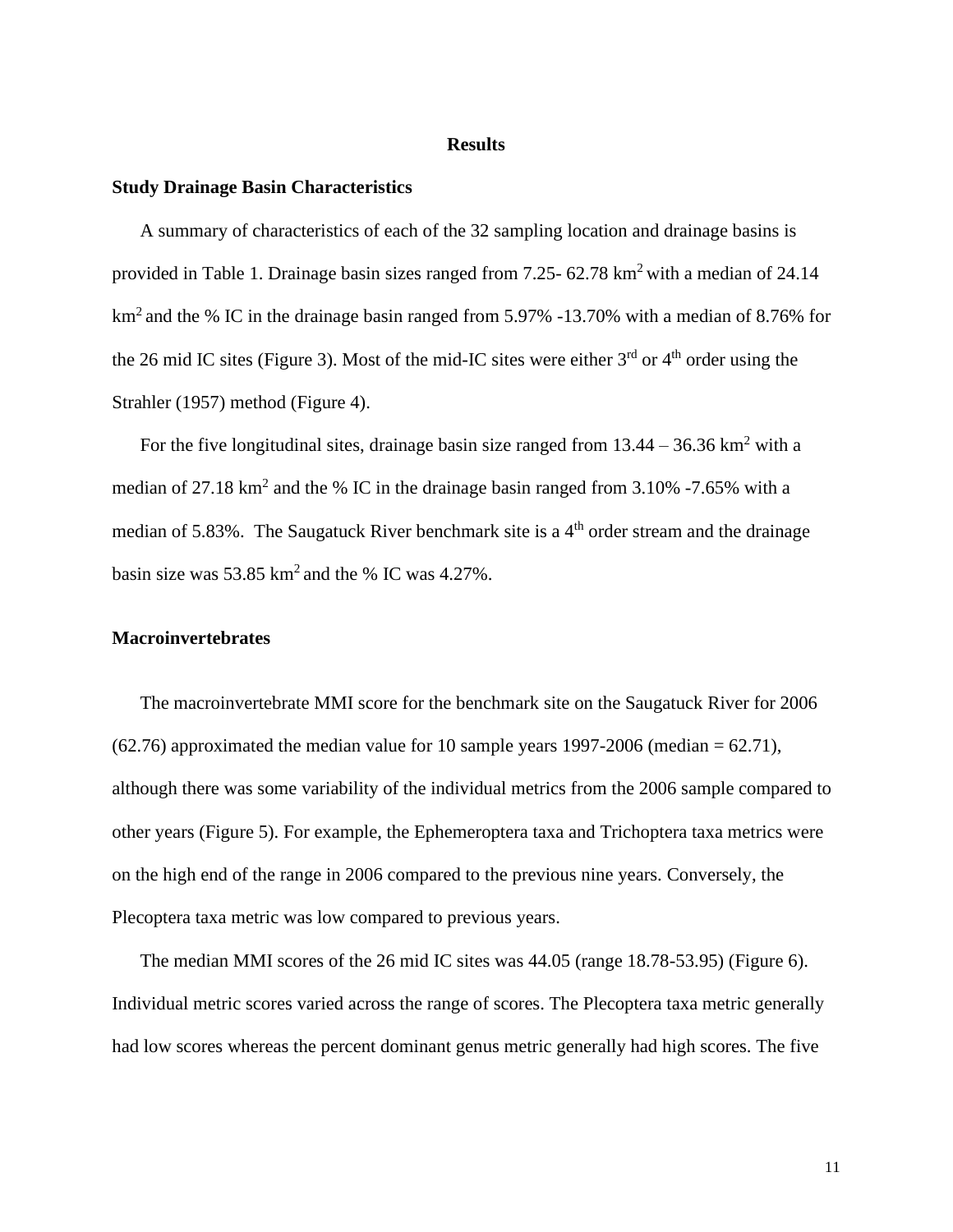other metrics – Ephemeroptera taxa, Trichoptera taxa, % sensitive taxa, scraper taxa, and BCG taxa biotic index - had scores that ranged towards the central tendency of all possible scores.

Comparisons of MMI scores of mid IC sites from this study with the expected range of MMI scores from the Connecticut IC model showed that eighty percent (21 out of 26) of the mid IC sites had MMI scores that were within the expected interquartile range of 31-56 and 20% (5/26) had MMI scores < 31 (Figure 7). Sites that had MMI scores below the expected range were Long Meadow Pond Brook (Site ID 689), Farm River (Site ID 974), Tenmile River (Site ID 347), Coppermine River (Site ID 894), and Steele Brook (Site ID 514).

An increase in % IC within the same stream resulted in a lower MMI score for each of the five comparisons between upstream longitudinal sites and their downstream mid IC pair (Figure 8). The difference in %IC between the upstream longitudinal sites to downstream mid IC site was similar in the Muddy River (1.52 %) and Hancock Brook (1.8%), although the change in MMI score was greater in Hancock Brook than Muddy River (9% and 3%, respectively). The East Branch Naugatuck River (MMI decreased by 18, %IC increased by 6.08%) and West Branch of the Naugatuck River (MMI decreased by 19, %IC increased by 4.00%) showed the largest decrease in MMI scores of the five comparisons of upstream longitudinal sites with the downstream mid-IC pair.

The West Branch Naugatuck River also showed the greatest percent increase in total macroinvertebrate density (65%) from upstream longitudinal site to downstream mid IC pair sites, followed by the East Branch Naugatuck River (39%) and Muddy River (23%) (Figure 9). Total macroinvertebrate densities decreased in Hancock Brook (58%) and Steele Brook (54%) from longitudinal to mid IC study sites. Two longitudinal sites had highly sensitive taxa present -East Branch Naugatuck River (Site ID 51) and Muddy River (Site ID 1806) in low proportions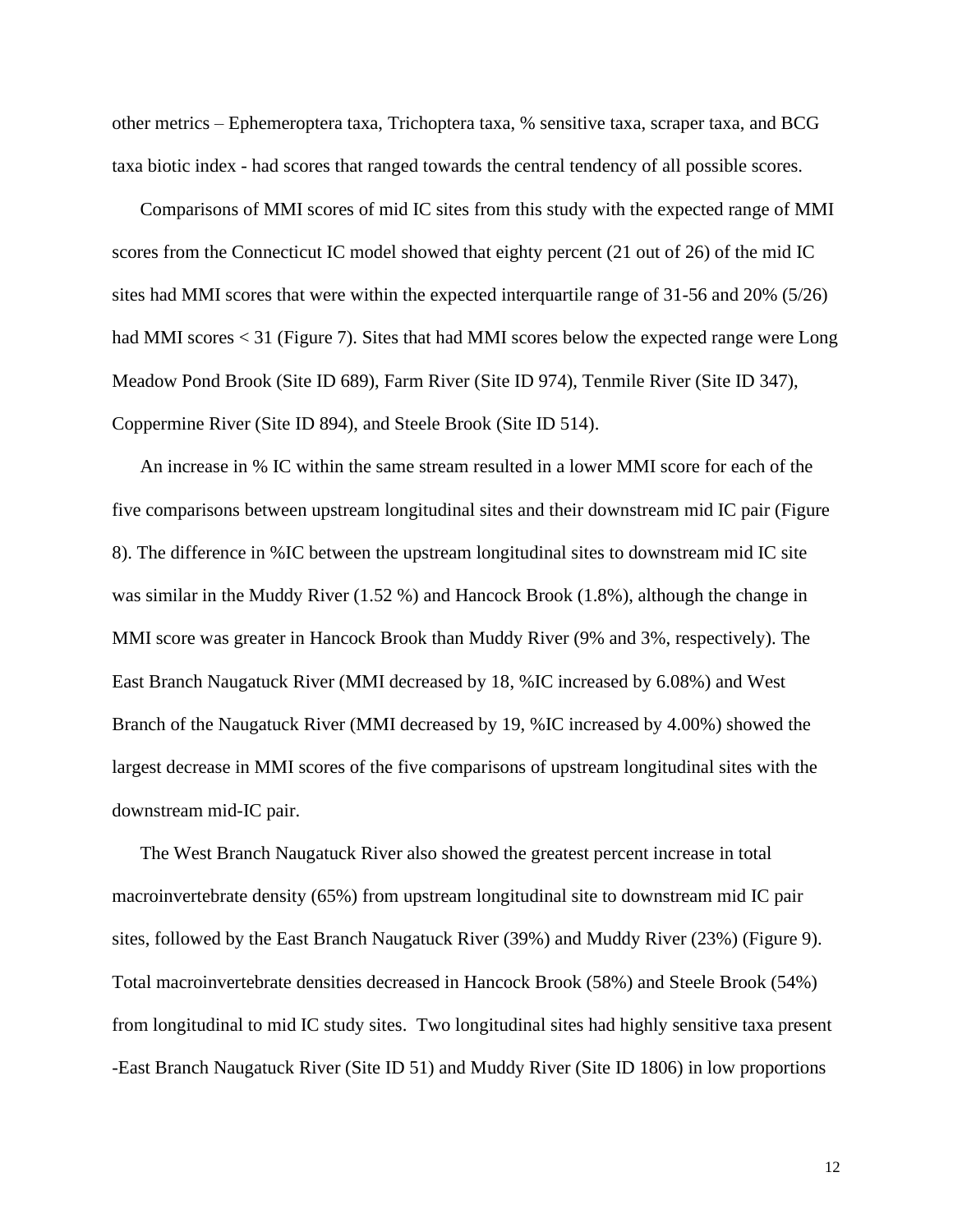of the total densities (0.5% and 0.4% respectively). However, the highly sensitive taxa were not present in either downstream mid IC pair - East Branch Naugatuck River (Site ID 54) or Muddy River (Site ID 997). The density of intermediate sensitive taxa was higher at upstream longitudinal sites compared to downstream mid IC study sites in all five comparisons. The upstream longitudinal site on the West Branch Naugatuck River (Site ID 357) had the highest proportion of sensitive and intermediate sensitive taxa (28% of total taxa) followed by the East Branch Naugatuck River, Site 51 (14% of total taxa), of all sites evaluated in the longitudinal analysis. These two sites (Site ID 357 and 51) also had the lowest proportion of intermediate tolerant and tolerant taxa (71% and 86% respectively). The Steele Brook mid IC site (Site ID 514) had the lowest proportion of sensitive and intermediate sensitive taxa (1% of total taxa) and the highest proportion of intermediate tolerant and tolerant taxa (98% of total taxa). Steele Brook also had the greatest percent decrease in intermediate sensitive taxa (96%) from the upstream longitudinal site (Site ID 697) to the downstream mid IC site (Site ID 514).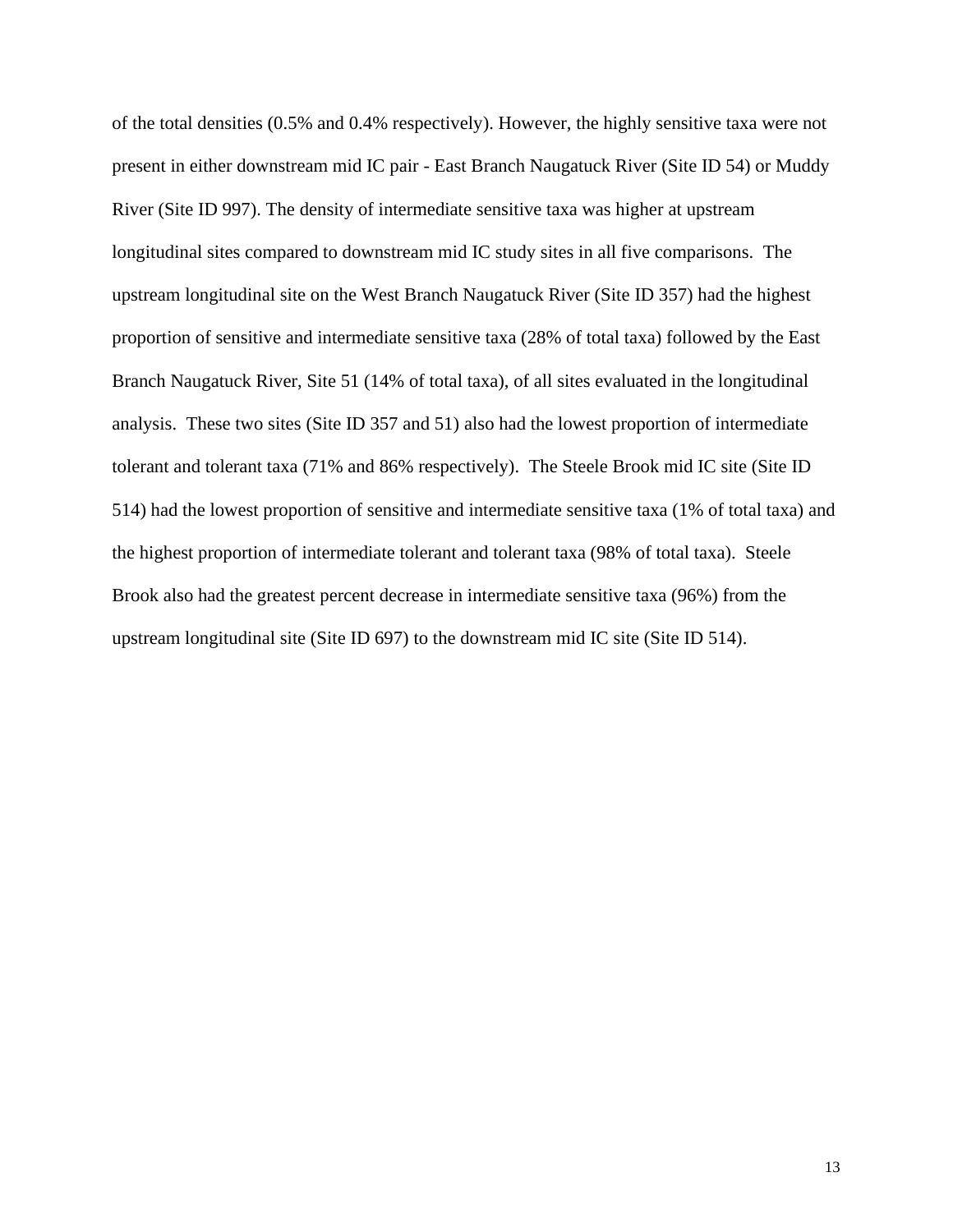#### **Discussion**

One of the biggest challenges facing natural resource agencies in Connecticut and other geographic areas with growing urban footprints is to explain the science, bridge the gap where science is uncertain, and influence policy to protect rivers and streams. We believe the IC model provides a conceptual framework to foster better communication between scientists and policy makers that make land use decisions. This study provides supporting evidence that enhances the scientific foundation of using a simple surrogate measure such as IC to demonstrate the potential effects of land use change on stream health in Connecticut.

The data collected in this study are representative of typical conditions for streams in Connecticut. MMI scores from Saugatuck River benchmark site collected in 2006 approximated the median of the previous nine years. The range of variability among individual metrics and the resultant MMI score (i.e. < 20 MMI points) is typical of the natural variability from sites in Connecticut sampled in multiple years (Gerritsen and Jessup, 2007). The nine year period of record provides sufficient variability in flow and weather conditions to judge whether 2006 was a typical year, or influenced more strongly by extreme environmental conditions (Figure 10).

One of the study goals was to relate the results of this study to the previous Connecticut IC model (Bellucci, 2007) and to fill in some of the gaps in the mid IC range of the data. To achieve this goal, thirty two sites sampled from this study were pooled with the sites that comprised the initial Connecticut IC Model ( $N=125$ ). The results of the pooled sites ( $N=157$ ) fit the scatter plot (Figure 11) and strengthen the relationship between IC and macroinvertebrate communities from Connecticut streams by filling in data gaps from sites with medium levels of IC.

This study provides further support that IC can be a very good predictor of the macroinvertebrate community as measured by the MMI in Connecticut. MMI scores were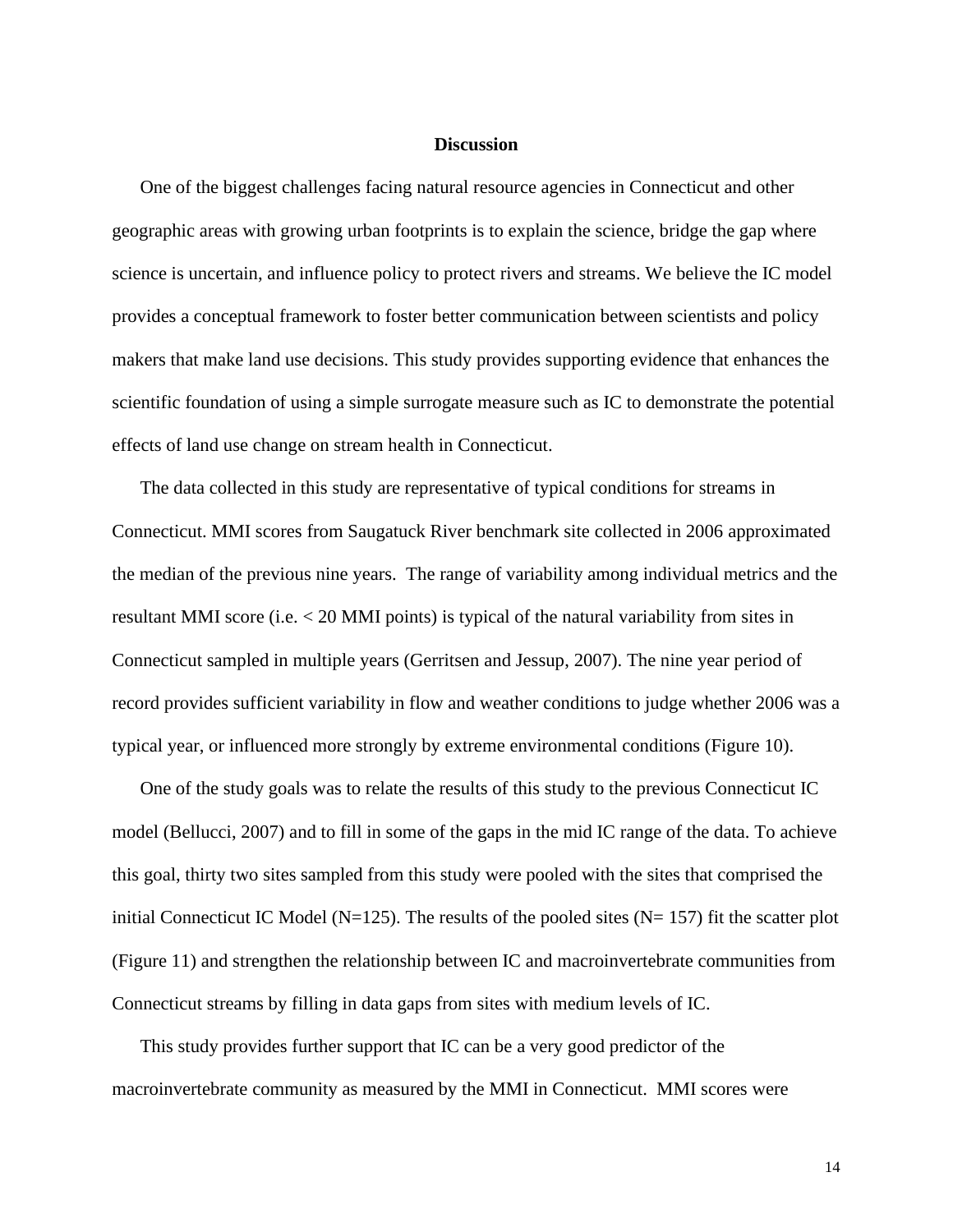higher above clusters of IC and decreased below IC clusters in the same watershed for all five of the longitudinal comparisons. In addition the longitudinal analysis by grouping taxa into ecological attribute groups suggests there may be shifts in the biological community at certain levels of percent IC. Longitudinal sites with lowest percent IC in this study (East Branch Naugatuck River (Site ID 51, % IC 3.38) and West Branch Naugatuck River (Site ID 357, %IC 3.1), had lower total densities but higher proportions of sensitive taxa and lower proportions of tolerant taxa. In contrast the Steele Brook mid IC study site (Site 514), which had the highest percent IC in this study (13.7%), had a very low proportion of sensitive taxa.

We have shown that we can reasonably predict MMI scores by using 6-14% IC to estimate an expected MMI using the interquartile range of MMI scores. This idea can be related back to the initial IC conceptual model (Figure 1) and we further quantified this relationship by pooling the 125 study stream from previous work in Connecticut (Bellucci 2007) with the 32 sites from this study. We used the percent IC upstream of each of these 157 sites to make three general land use groups - rural (<4.99 % IC), mixed (5.00-11.99 % IC), and urban (>12 % IC). We then used the interquartile range of MMI scores for the sites that comprised each land use category to approximate a reasonable expected condition for streams in Connecticut (Figure 12). This information can be used as another tool to communicate the expected biological condition and stream health for streams to land use decision makers. One simple graphic, communicates a reasonable expectation of stream health and can be incorporated into a map using GIS (Figure 13).

This analysis is important because macroinvertebrates provide the primary measure of stream health for regulatory programs in Connecticut. The CTDEP use macroinvertebrates as one of the measures for assessing aquatic life for Federal Clean Water Act (CWA) 305(b) reporting and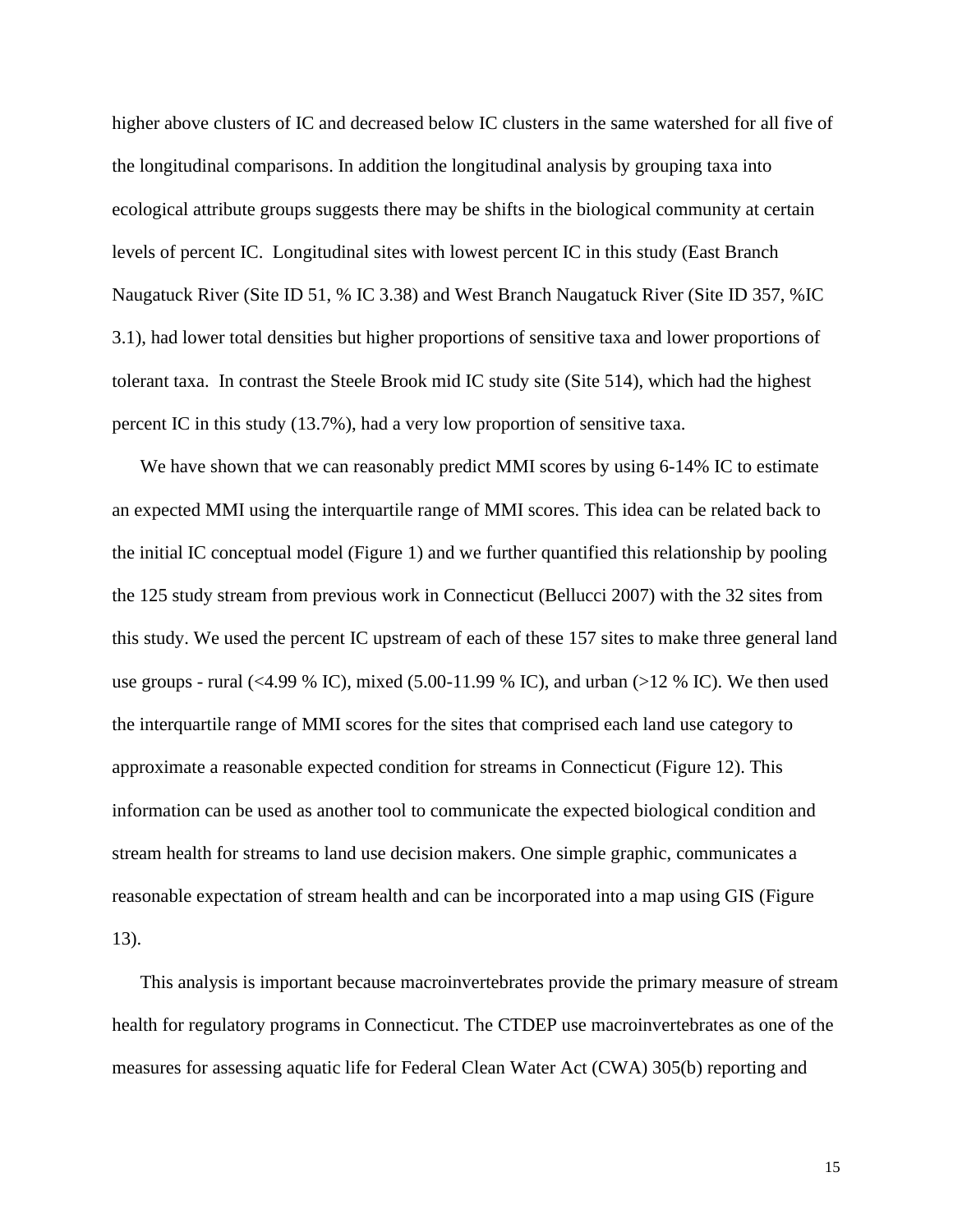Section 303(d) impaired water listing. Streams that are considered "impaired" for aquatic life are placed on the 303(d) list of impaired waters and require the state to develop TMDLs per CWA requirements. Data from this study show that the biological potential of streams in Connecticut differs with land use and should be considered when setting realistic biological goals (Booth, 2005: Davies and Jackson, 2006; Wickham and Norton, 2008).

Further, this analysis by land use type (Figures 12 and 13) may help with the identification of potential stressors for those streams that fall outside of the expected interquartile range. It follows that the stressors associated with each of these land use types may be different or cumulative. Rural streams that fall outside of the expected condition could be affected by stressors related to water quantity, agricultural land use, and perhaps events such as spills due to motor vehicle accidents. Urban streams usually present the most complex array of potential stressors, several of which are related to the amount of impervious cover (e.g. altered hydrology, increase in pollutants loads, temperature increases, and decreased habitat quality). Other stressors such as point source and legacy land uses also become more prevalent in urban settings. Streams in the mixed land use category have stressors that most likely fall in between rural and urban land use.

In this study, there were 5 sites with MMI scores below the expected range -Long Meadow Pond Brook (Site ID 689), Farm River (Site ID 974), Tenmile River (Site ID 347), Coppermine River (Site ID 894), and Steele Brook (Site ID 514). These sites would be good locations for further work to investigate why they are not meeting their biological potential. This study used land cover coefficients and 30 meter pixel resolution land cover data to calculate IC, which is appropriate for a state wide analysis such as the current study. Further investigation of these sites that are outside of the expected range could include more detailed GIS analysis of additional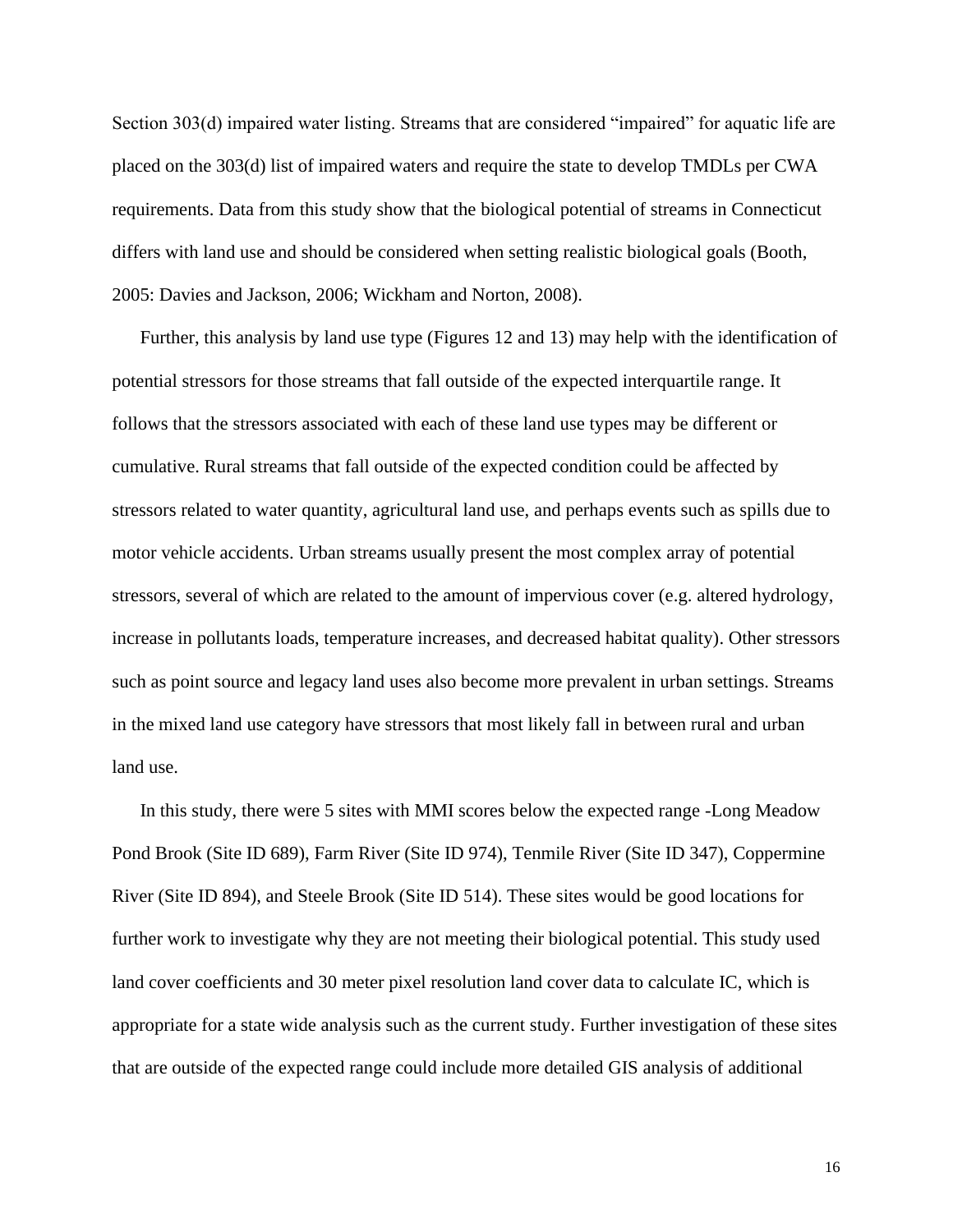watershed stressors, in-depth field investigations and direct measures of impervious surfaces to help characterize potential reasons for these low MMI scores. For example, other studies found that the amount of effective or connected impervious cover may be a better measure to determine the impact of urban runoff (Alley and Veenhuis, 1983).

We also recognize the potential to use the IC conceptual model (Figure 1) to investigate relatively undisturbed sites in Connecticut. Much of the work with assessing aquatic life in streams in Connecticut has historically been focused on "urban streams" that fall within the "mitigation" category of our conceptual model diagram. This study provides a summary of the "streams of hope" or "active management" category and provides some insight to the characteristics of these streams. An extension of this study would be to use GIS to select streams in the "best" stream class and "preservation" management category to document the characteristics of these sites and test whether the methodology used in this study to predict the MMI range can predict the MMI scores from smaller streams on the low end of the IC gradient. This would be an especially important extension of this study because small  $1<sup>st</sup>$  to  $2<sup>nd</sup>$  order streams comprise approximately 75% of the river miles in Connecticut and the ecology of these streams is important to downstream water quality (Alexander *et al*., 2007) and ecological integrity (Freeman *et al*., 2007).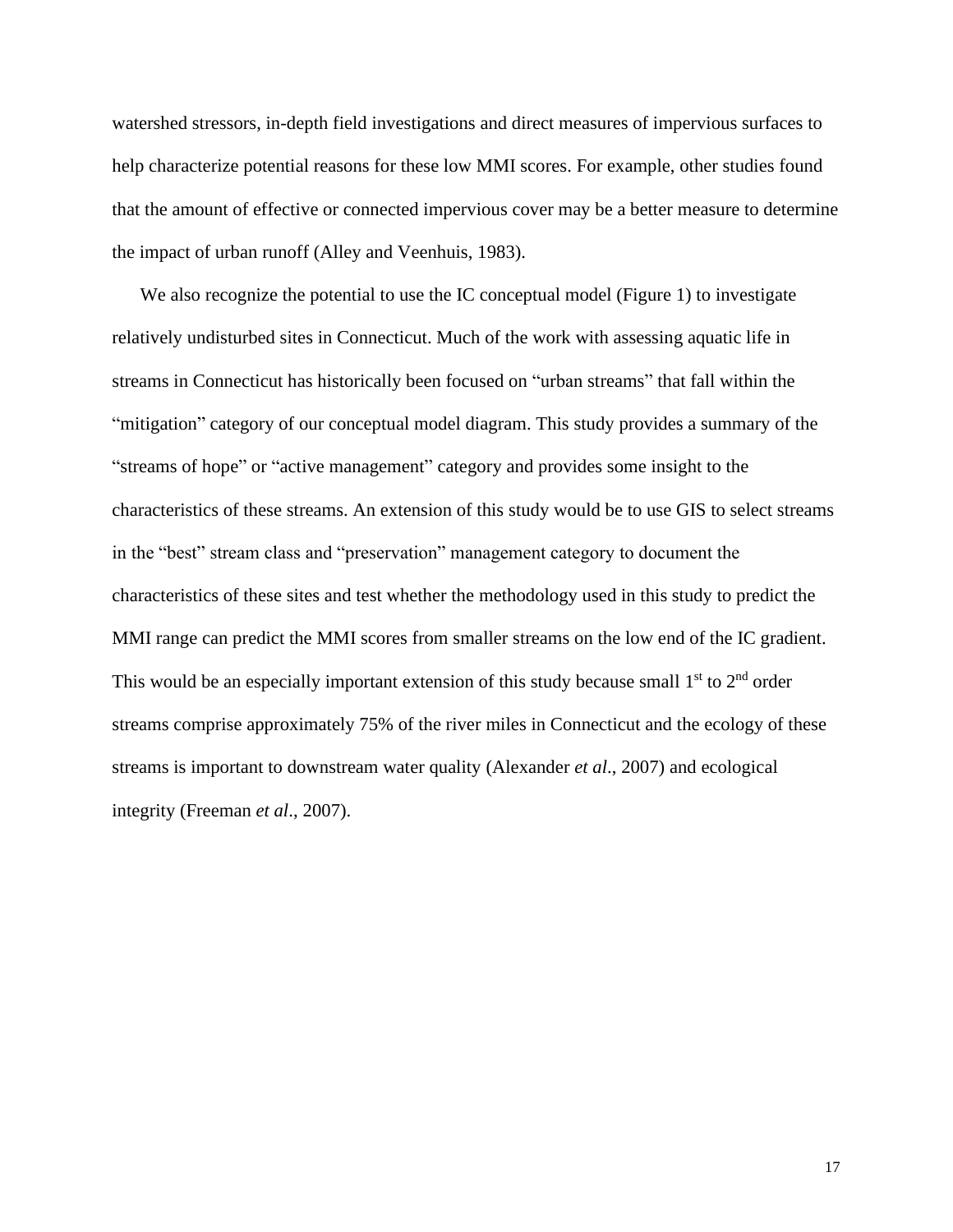# **Acknowledgements**

We thank Brian Jennes for his assistance with macroinvertebrate sampling. We thank Guy Hoffman, Al Iacobucci, Brian Jennes, and Tracy Lizotte for their assistance with sub-sampling the macroinvertebrate samples. Lee Dunbar provided editorial comment and support for the project. This research was funded, in part, by 104b(3)Grant from the United States Environmental Protection Agency awarded to the Connecticut Department of Environmental Protection.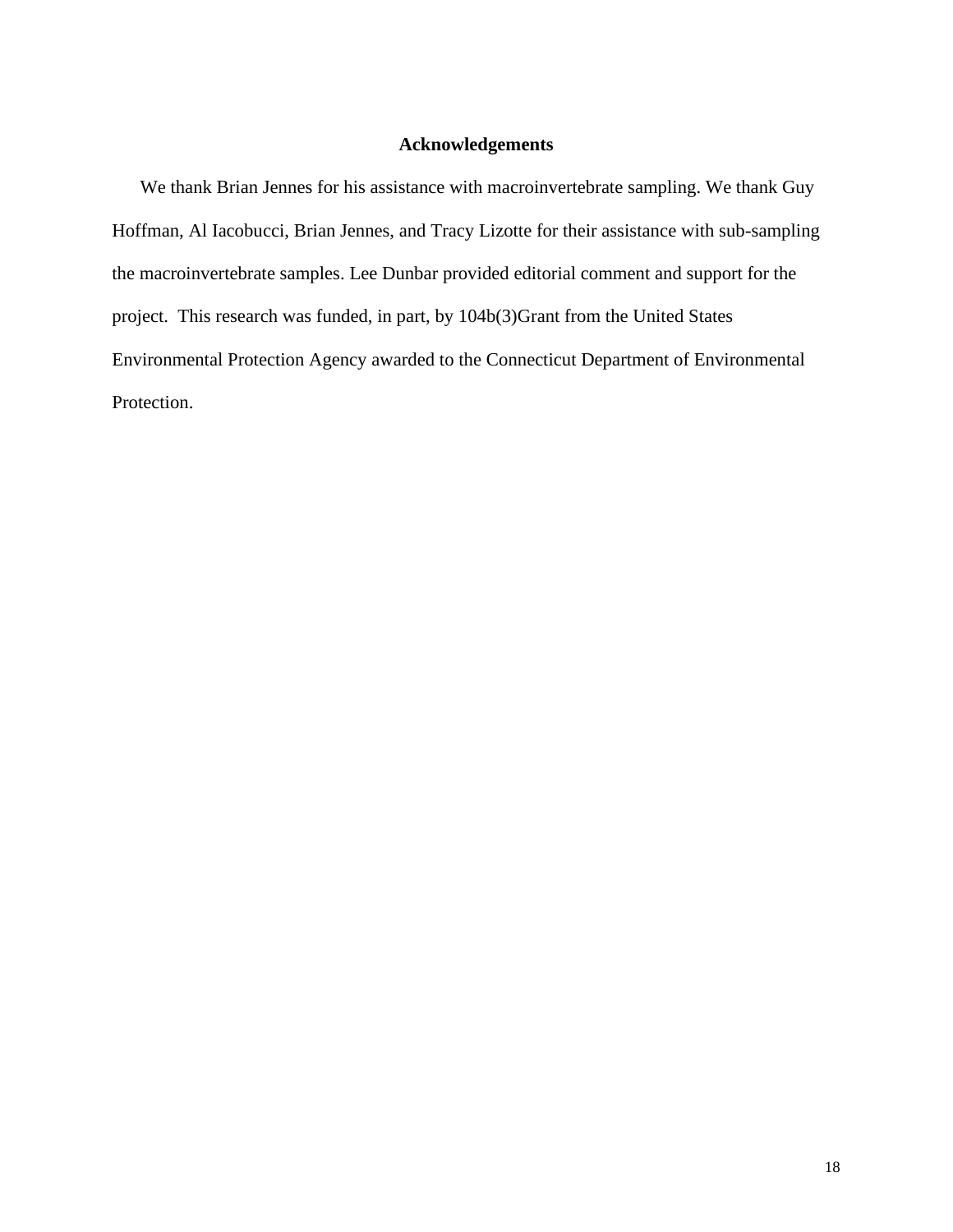#### **Literature Cited**

- Alexander, R.B., E.W. Boyer, R.A. Smith, G.E. Schwartz, and R.B. Moore. 2007. The Role of Headwater Streams in Downstream Water Quality. *Journal of the American Water Resources Association* 43(1):41-59.
- Alley, W.A. and J.E. Veenhuis. 1983. Effective Impervious Area in Urban Runoff Modeling. *Journal of Hydrologic Engineering* 109(2):313-319.
- Arnold, C.L. and C.J. Gibbons. 1996. Impervious Surface Coverage: The Emergence of a Key Environmental Indicator. *Journal of the American Planning Association* 62:243-258.
- Barbour, M.T., M.J. Paul, D.W., Bressler, A.H. Purcell, V.H. Resh, and E. Rankin. 2006. Research Digest: Bioassessment: a Tool for Managing Aquatic Life Uses for Urban Streams. Water Environmental Research Foundation Research Digest. Water Environment Research Foundation, Alexandria, VA.
- Bellucci, C. 2007. *Stormwater and aquatic life: making the connection between impervious cover and aquatic life impairments.* In: Water Environment Federation, TMDL 2007 Conference Proceedings. Water Environment Federation, Alexandria, VA, pp. 1003-1018.
- Booth, D.B. 2005. Challenges and Prospects for Restoring Urban Streams: a Perspective from the Pacific Northwest of North America. *Journal of the North American Benthological Society* 24:724-737.
- Center for Land Use Education and Research. 2008. About Connecticut's Landscape Project ["http://clear.uconn.edu/projects/landscape/"](http://clear.uconn.edu/projects/landscape/). Accessed June, 2008."
- Cianfrani, C.M., W.C. Hession, and D.M. Rizzo. 2006. Watershed Imperviousness Impacts on Stream Channel Condition in Southeastern Pennsylvania. *Journal of the American Water Resources Association* 42(4):941-956.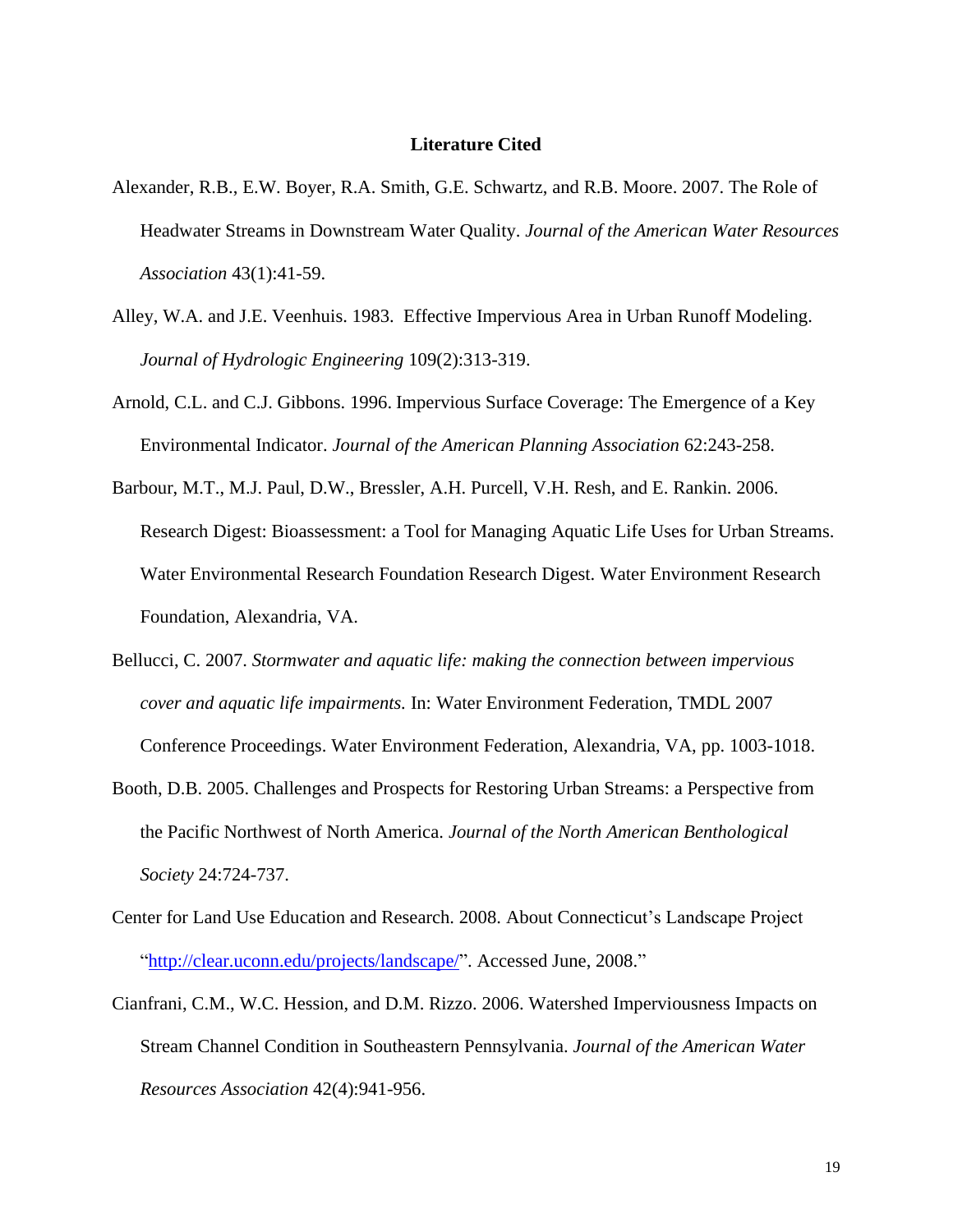- Coles, J.F., T.F. Cuffney, G. McMahon, and K.M. Beaulieu. 2004. The Effects of Urbanization on the Biological, Physical, and Chemical Characteristics of Coastal New England Streams. *U.S. Geological Survey Professional Paper 1695*, 47p. <http://pubs.usgs.gov/pp/pp1695/>
- Davies, S.P. and S.K. Jackson. 2006. The Biological Condition Gradient: a Descriptive Model for Interpreting Change in Aquatic Ecosystems. *Ecological Applications* 16:1251-1266.
- Freeman, M.C., C.P. Pringle, and C.R. Jackson. 2007. Hydrologic Connectivity and the Contribution of Stream Headwaters to Ecological Integrity at Regional Scales. *Journal of the American Water Resources Association* 43(1):5-14.
- Galster, J.C., F.J. Pazzaglia, B.R. Hargreaves, D.P. Morris, S.C. Peters, and R.N. Weisman. 2006. Effects of Urbanization on Watershed Hydrology: the Scaling of Discharge with Drainage Area. *Geology* 34 (9): 713-716.
- Gerritsen, J. and B. Jessup. 2007. Calibration of the Biological Condition Gradient for High Gradient Streams of Connecticut. Report prepared for U.S. EPA Office of Science and Technology and the Connecticut Department of Environmental Protection.
- Langbein, W.B., and K.T. Iseri. 1960. General Introductions and Hydrologic Definitions. Manual of Hydrology: Part I. General Surface Water Techniques. *U.S. Geological Survey Wet Supply Paper 1541*, 29p.<http://water.usgs.gov/wsc/glossary.html>
- Miltner, R.J., D. White, and C. Yoder. 2004. The Biotic Integrity of Streams in Urban and Suburban Landscapes. *Landscape and Urban Planning* 69:87-100.
- Morse, C.C., A.D. Huryn, and C. Cronan. 2002. Impervious Surface Area as a Predictor of the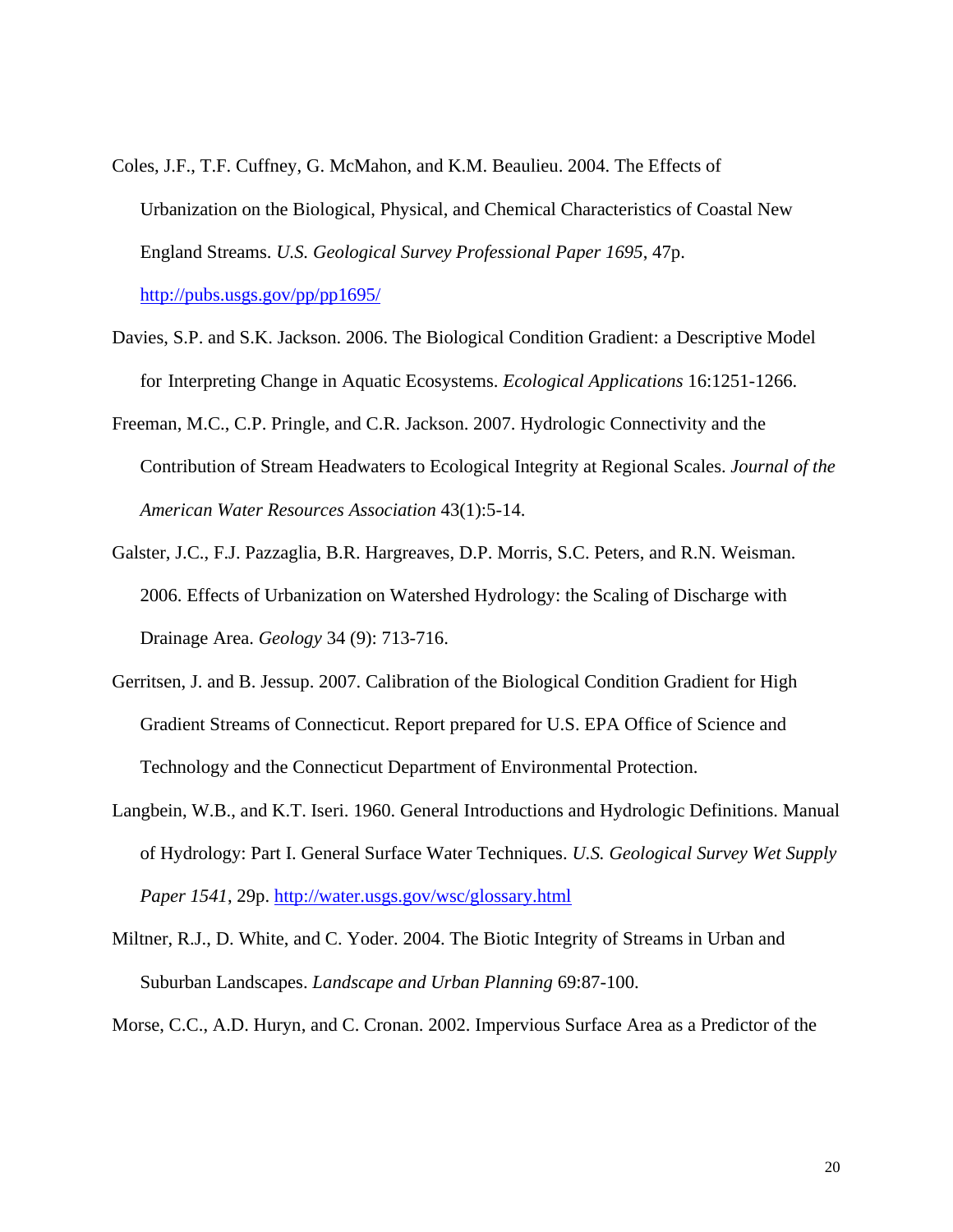Effects of Urbanization on Stream Insect Communities in Maine, USA. *Environmental Monitoring and Assessment* 89:95-127.

- Morley, S.A. and J. R. Karr. 2002. Assessing and Restoring the Health of Urban Streams in the Puget Sound Basin. *Conservation Biology* 16(6):1498-1509.
- NOAA Coastal Services Center. 2007. Impervious Surface Analysis Tool. ["http://www.csc.noaa.gov/crs/cwq/isat.html,](http://www.csc.noaa.gov/crs/cwq/isat.html) accessed, August 2007"
- Olivera, F, and B.B. DeFee. 2007. Urbanization and its Effect on Runoff in the Whiteoak Bayou Watershed, Texas. *Journal of the American Water Resources Association* 43:1 170-182.
- Plafkin, J.L., M.T. Barbour, K.D. Porter, S.H. Gross, and R.H. Hughes. 1989. Rapid Bioassessment Protocols for Use in Streams and Rivers: Benthic Macroinvertebrates and Fish. United States Environmental Protection Agency, Washington, DC.
- Prisloe, M., E.H. Wilson, and C. Arnold. 2002. Refinement of Population Calibrated Land Cover Specific Impervious Cover Coefficients for Connecticut. Final Report. University of Connecticut Nonpoint Education for Municipal Officials Project, 20 p.
- Schuster, W.D., J. Bonta, H. Thurston, E. Warnemuende, and D.R. Smith. 2005. Impacts of Impervious Surface on Watershed Hydrology: a Review. *Urban Water Journal* 2(4): 263- 275.
- Schuler, T.R. 1994. The Importance of Imperviousness. *Watershed Protection Techniques* 1(3):100-111.
- Stanfield, L.W. and B.W. Kilgour. 2006. Effects of Percent Impervious Cover on Fish and Benthos Assemblages and Instream Habitats in Lake Ontario tributaries. In: *Landscape influences on stream habitats and biological assemblages,* R.M Hughes, L. Wang, and P.W. Seelbach (Editors). American Fisheries Society Symposium 48, Bethesda, MD, pp.577-599.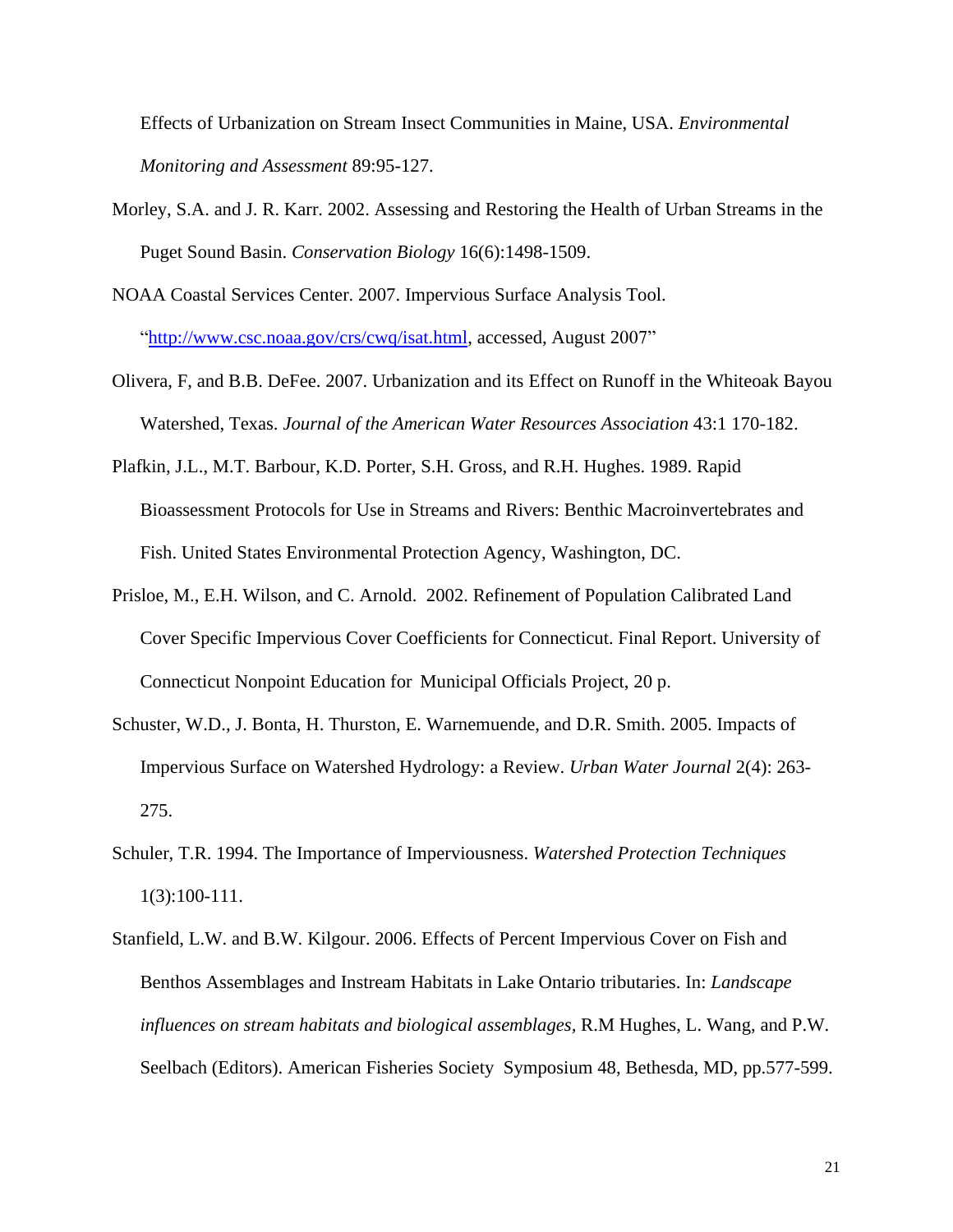- Strahler, A.N. 1957. Quantitative Analysis of watershed geomorphology. *American Geophysical Union Transactions.* 38: 913-920.
- Thomas, M. 1972. Gazetteer of Natural Drainage Areas of Streams and Waterbodies Within the State of Connecticut. Connecticut Department of Environmental Protections Bulletin Number 1,134 p.
- Walsh, C.J., Roy, A.H., Feminella, J.W., Cottingham, P.D., Groffman, P.M., and R.P. Morgan II. 2005. The Urban Stream Syndrome: Current Knowledge and the Search for a Cure. *Journal of the North American Benthological Society* 24:706-723.
- Wang, L., J. Lyons, and P. Kanehl. 2001. Impacts of Urbanization on Stream Habitat and Fish Across Multiple Spatial Scales. *Environmental Management* 28(2):255-266.

Wang, L. and P. Kanehl. 2003. Influence of Watershed Urbanization and Instream Habitat on Macroinvertebrates in Cold Water Streams. *Journal of the American Water Resources Association* 39(5):1181-1196.

Wickham, J.D. and D. Norton. 2008. Recovery Potential as a Means of Prioritizing Restoration of Waters Identified as Impaired under the Clean Water Act. *Water Practice* 2(1):1-11.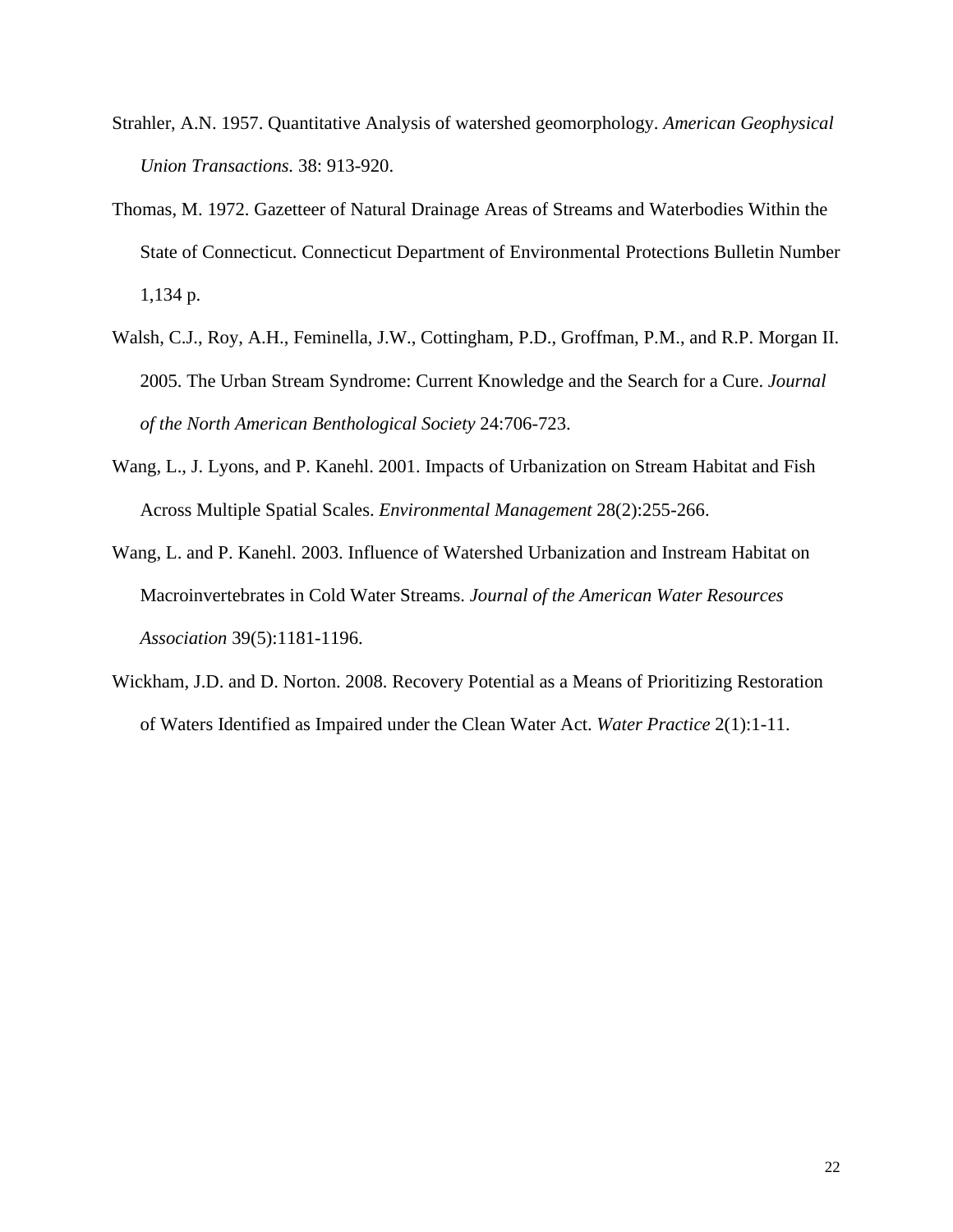



**FIGURE 1. Conceptual Model of the Effect of Impervious Cover on Stream Quality. Watershed percent impervious cover as a conceptual model for stream classes (top) potential management strategies (bottom) for streams.**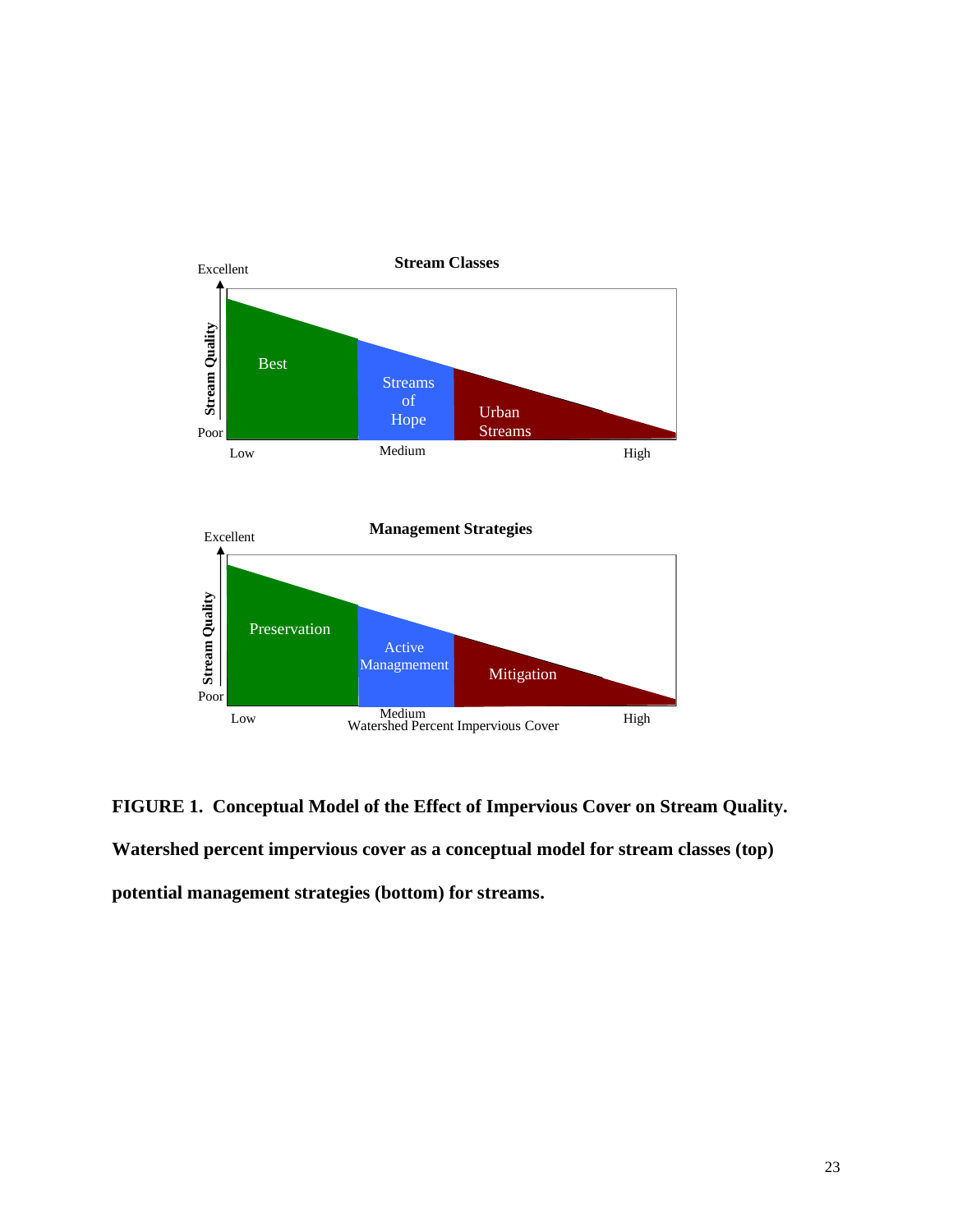

**FIGURE 2. Sampling Site Locations and 32 Study Drainage Basins. See Table 1 for further description site locations and drainage basin characteristics.**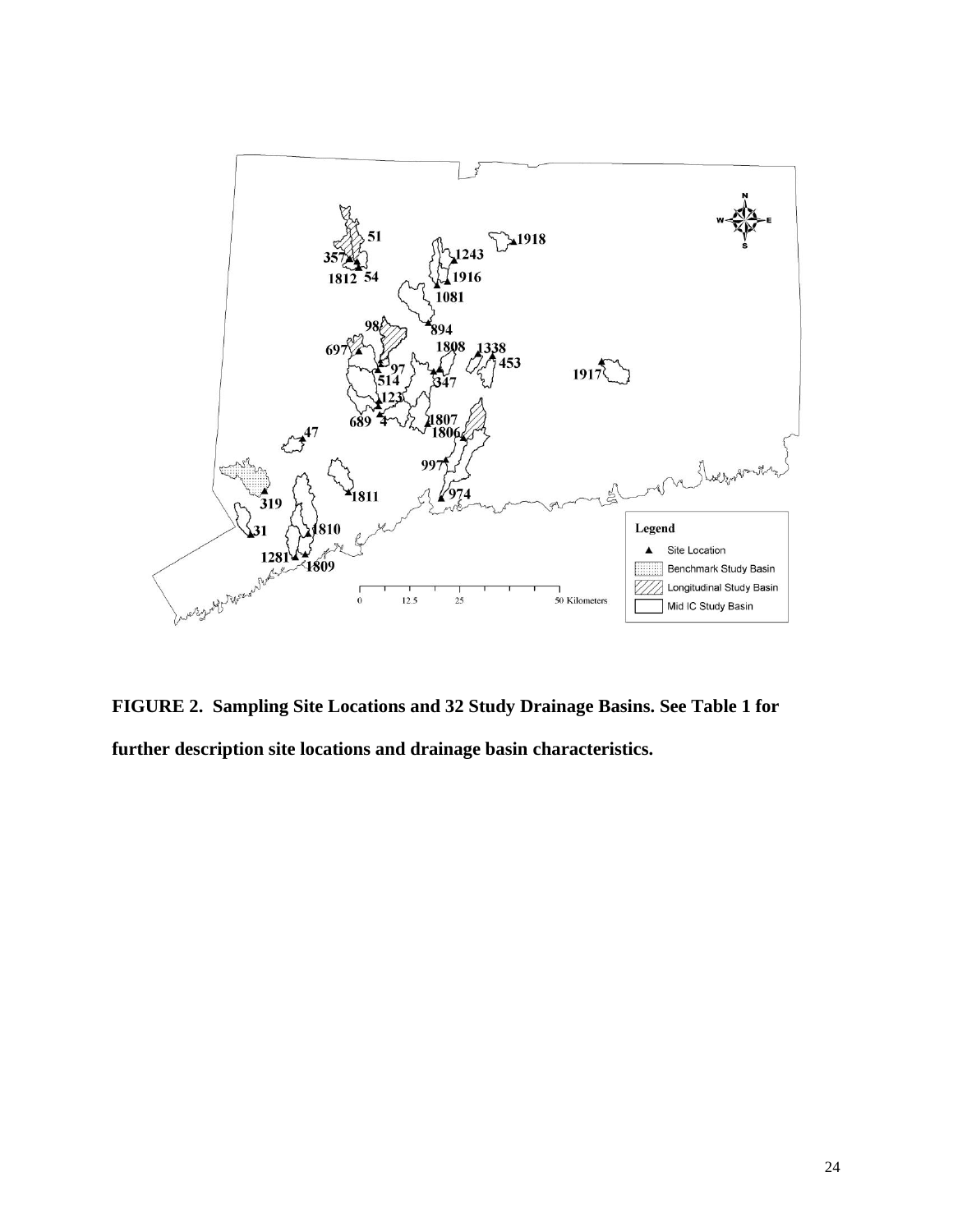

**FIGURE 3. Drainage Basin Size and Percent Impervious Cover. Boxplots of drainage basin size (top) and percent impervious cover upstream (bottom) of 26 mid IC sites and five longitudinal sites. An asterisk identifies a value that is 1.5 times the interquartile range.**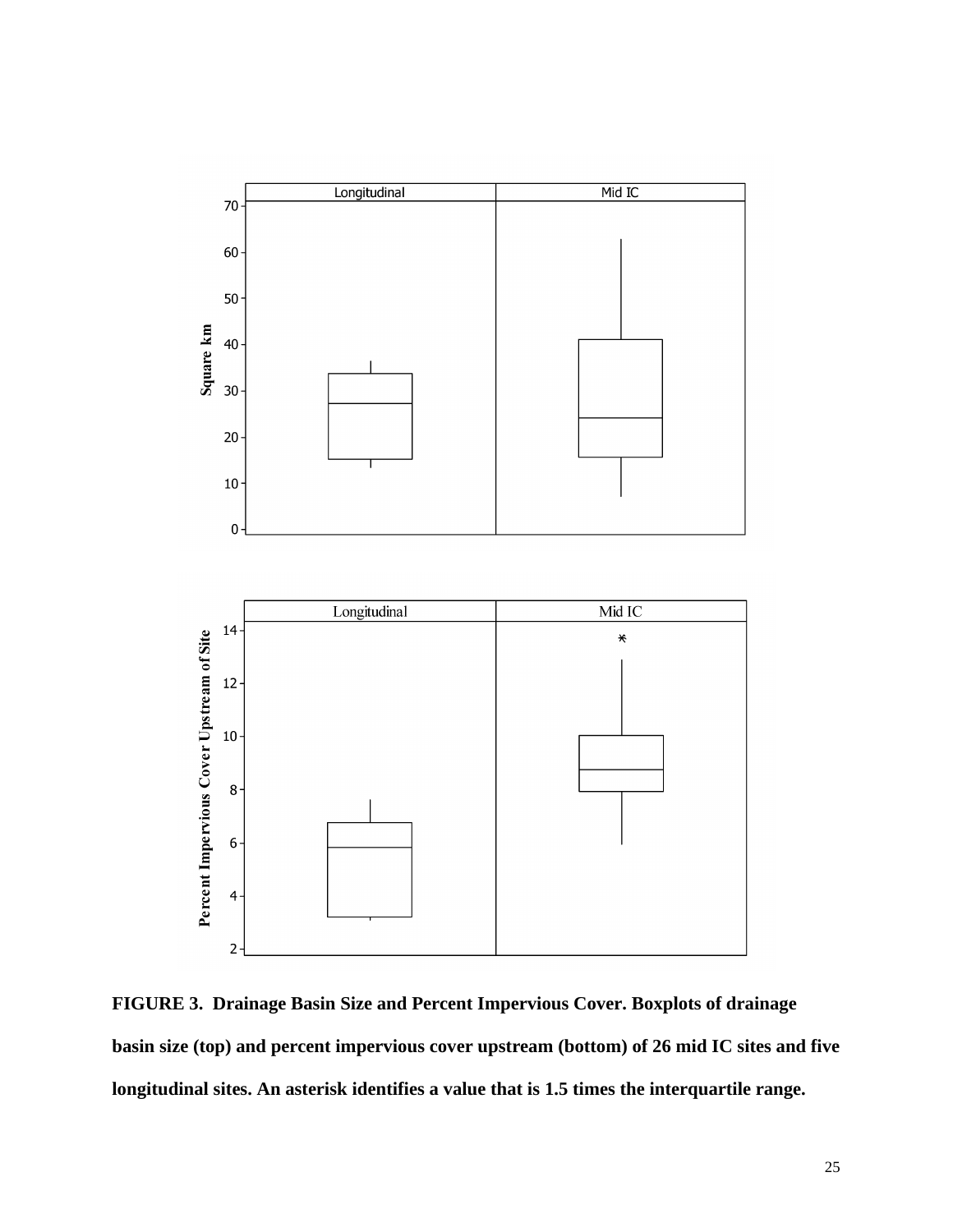

**FIGURE 4. Stream Order of Study Sites. Dot plots of Strahler stream order for 26 mid IC sites and five longitudinal site.**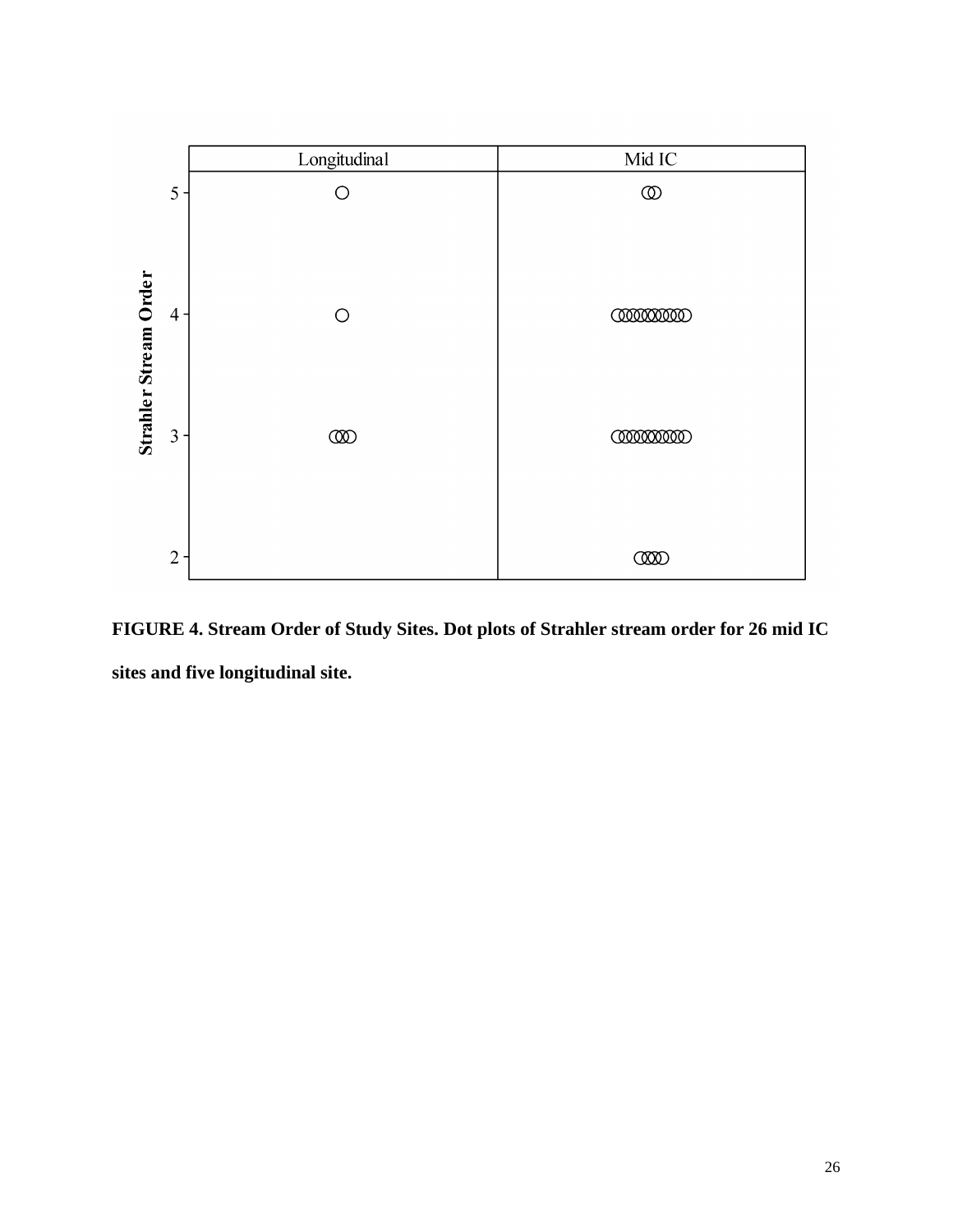

**FIGURE 5. Macroinvertebrate Metrics and Multimetric Index (MMI) for the Saugatuck River Benchmark Site from Samples Collected 1997-2006. Solid circle represents 2006 sample year and open triangles represent 1997-2005. ETaxa is Ephemeroptera taxa (scoring adjusted for watershed size), PTaxa is Plecoptera taxa, TTaxa is Trichoptera taxa, %SensTaxa is percent sensitive EPT (scoring adjusted for watershed size), ScrTaxa is scraper taxa, BCGIndex is biological condition gradient taxa biotic index, and %Dom is percent dominant genus.**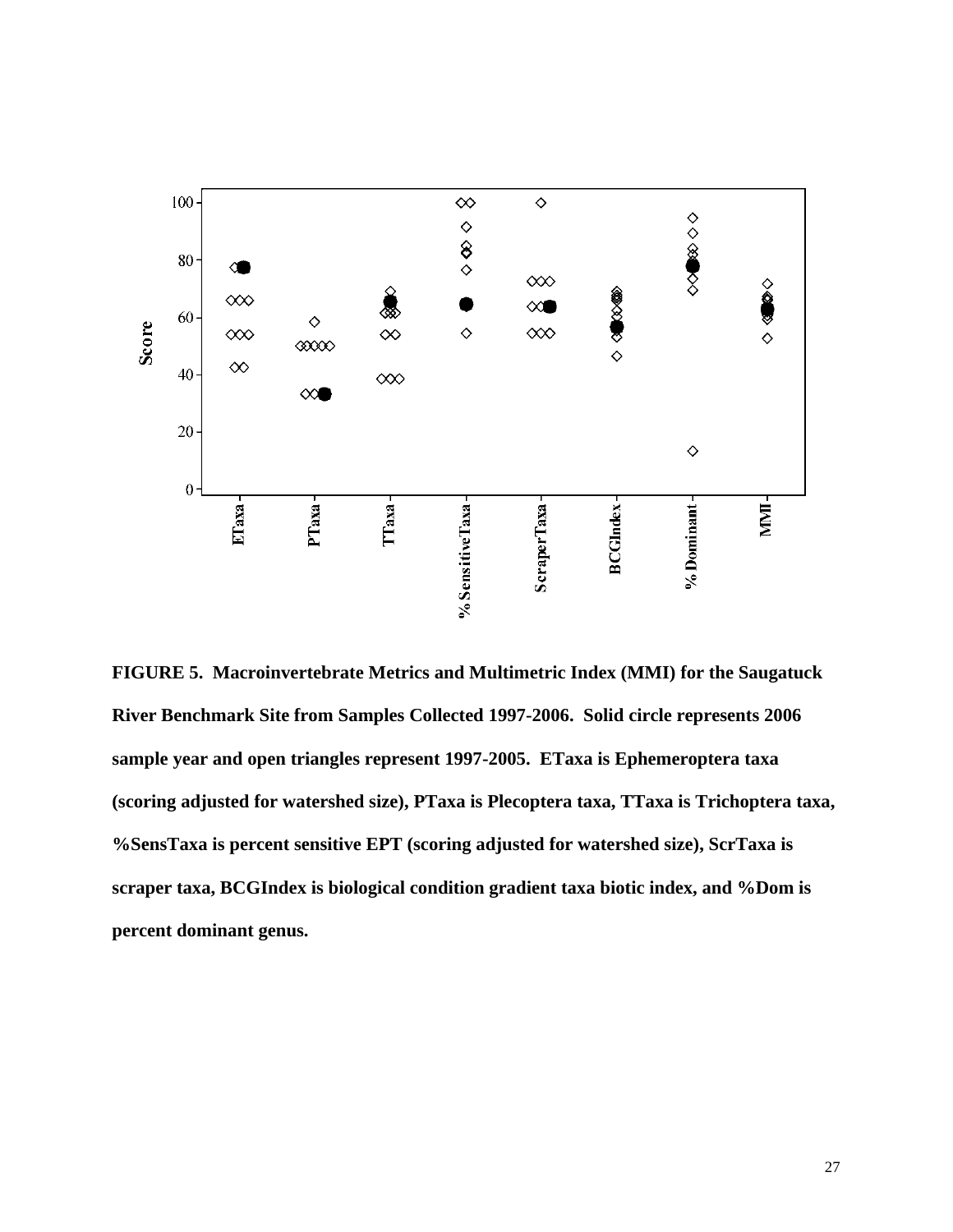

**FIGURE 6. Macroinvertebrate Metrics and Multimetric Index (MMI) for 26 Mid IC Sites. Boxplots summarize the scores from seven macroinvertebrate metrics and MMI for 26 mid IC sites. ETaxa is Ephemeroptera taxa (scoring adjusted for watershed size), PTaxa is Plecoptera taxa, TTaxa is Trichoptera taxa, %SensTaxa is percent sensitive EPT (scoring adjusted for watershed size), ScrTaxa is scraper taxa, BCGIndex is biological condition gradient taxa biotic index, and %Dom is percent dominant genus. An asterisk identifies a value that is 1.5 times the interquartile range.**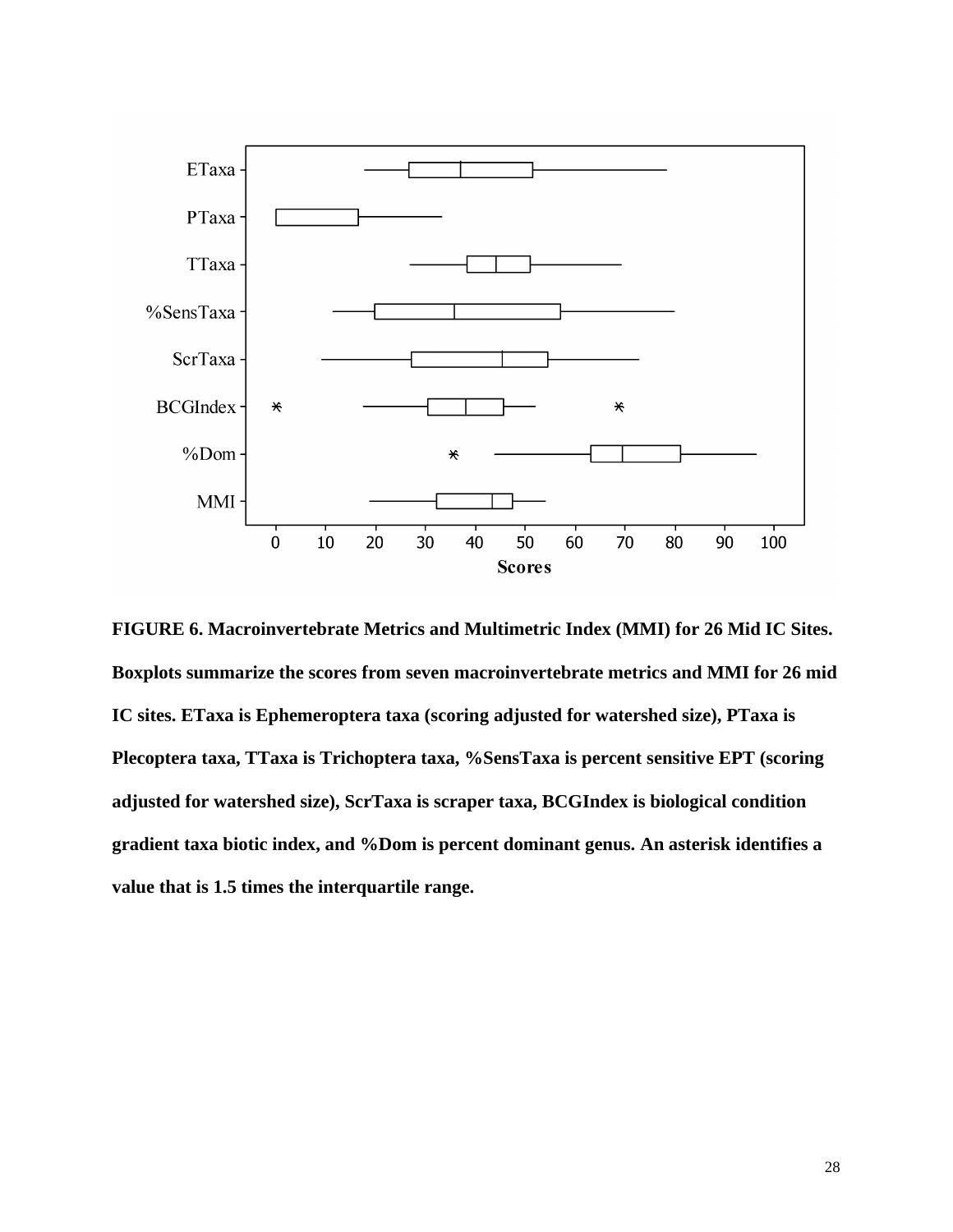

**FIGURE 7. Macroinvertebrate Multimetric Index (MMI) and Percent Impervious Cover for 26 Mid IC Study Sites. The expected MMI scores for sites that range 6- 14% impervious cover are 31-56 (interquartile range of predictive Connecticut IC model). Site numbers correspond to locations described in Table 1 and Figure 2.**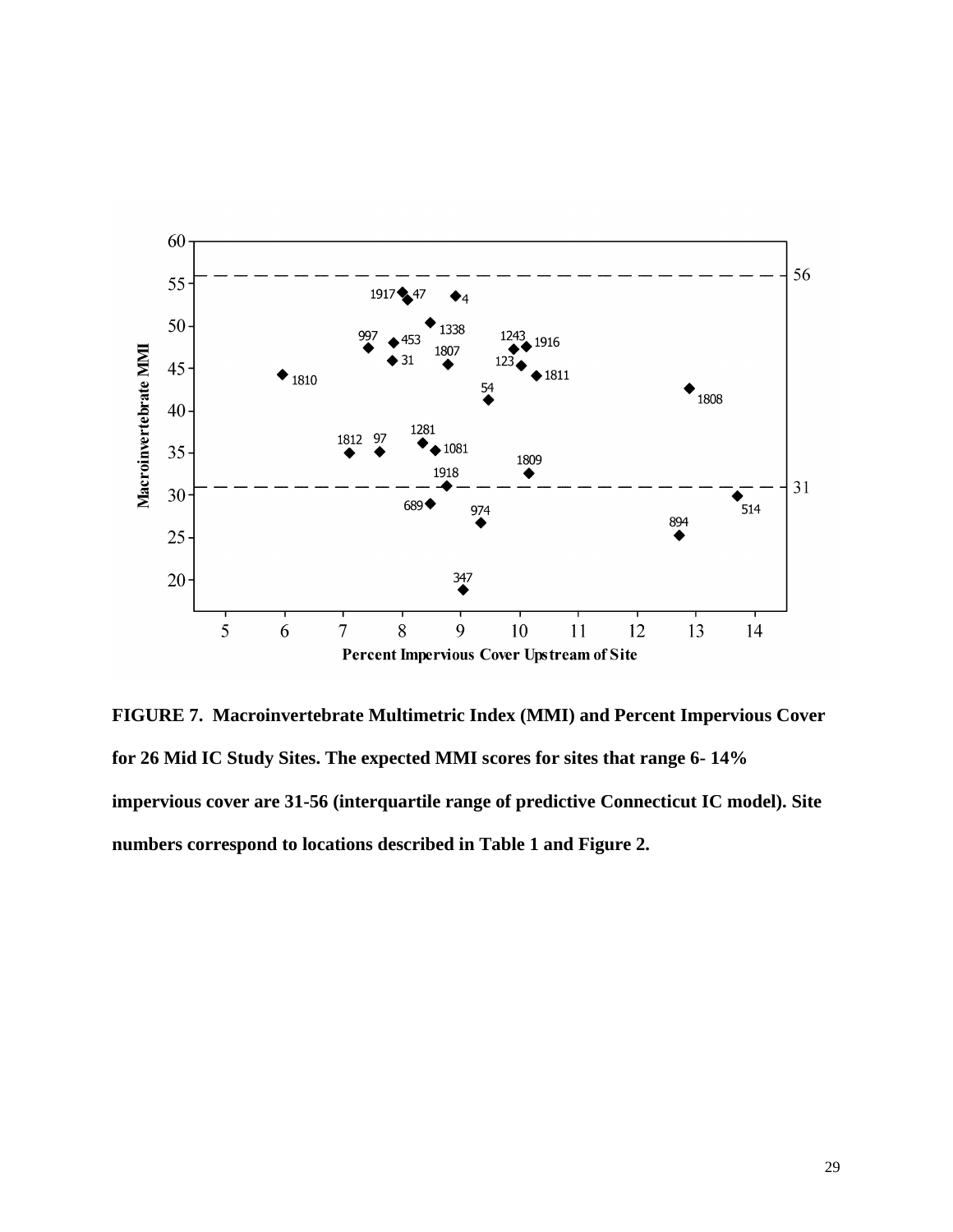

**FIGURE 8. Macroinvertebrate Multimetric Index Scores (MMI) from Two Locations in the Same Stream. Each line represents a different stream and connects sites upstream longitudinal sites (circle) to downstream mid IC site (square). Sites numbers correspond to locations described in Table 1 and Figure 2.**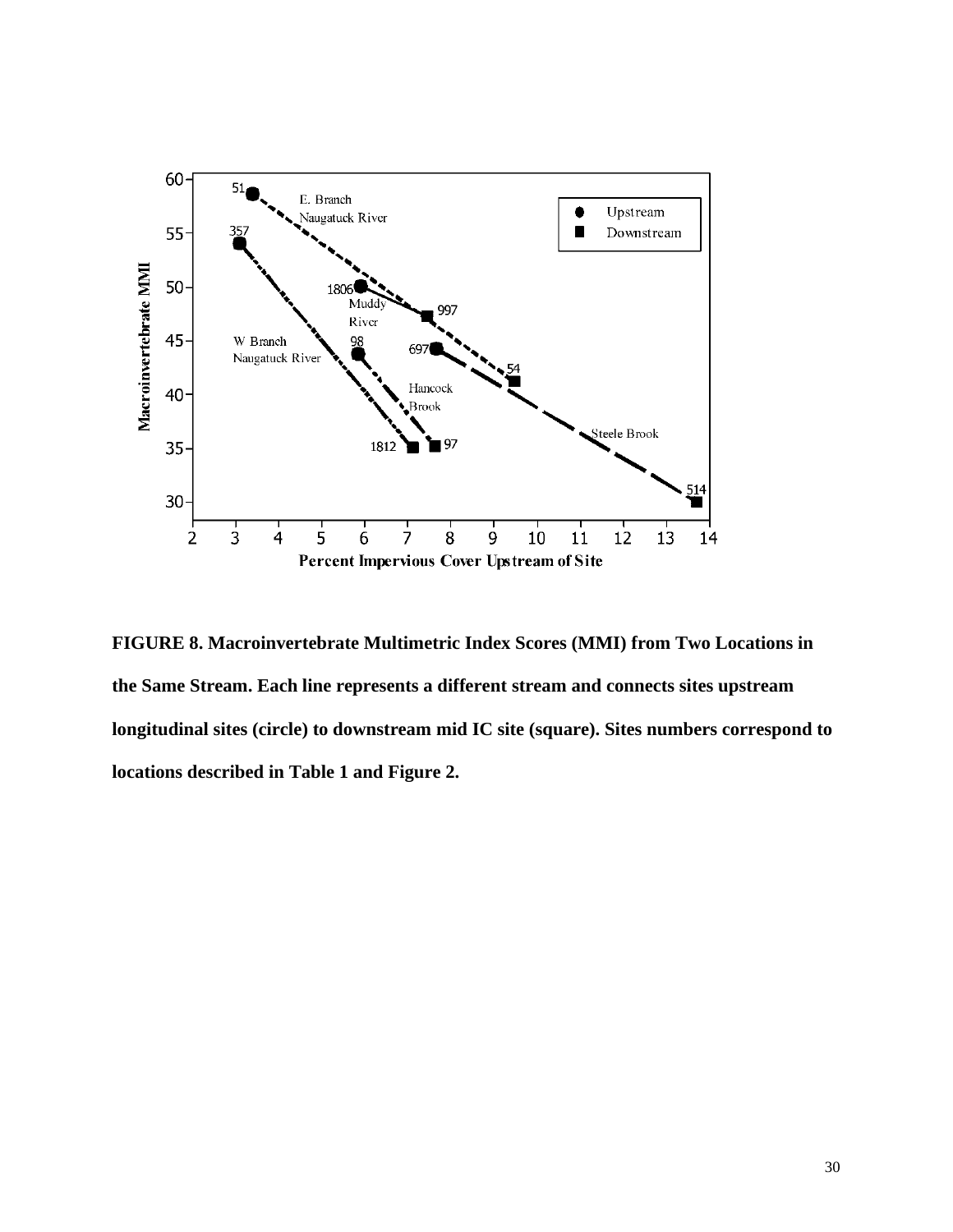

**FIGURE 9. Macroinvertebrate Taxa Ecological Groups. Average macroinvertebrate density (individuals/m<sup>2</sup> ) at upstream longitudinal sites (L) and downstream mid IC study sites (M) by taxa ecological attribute group. Taxa ecological attribute groups range from highly sensitive taxa (top of the bar) to invasive/exotic taxa (bottom of the bar). The x axis is the site number (identified in Table 1 and Figure 2) with the percent impervious cover upstream of the site in parenthesis.**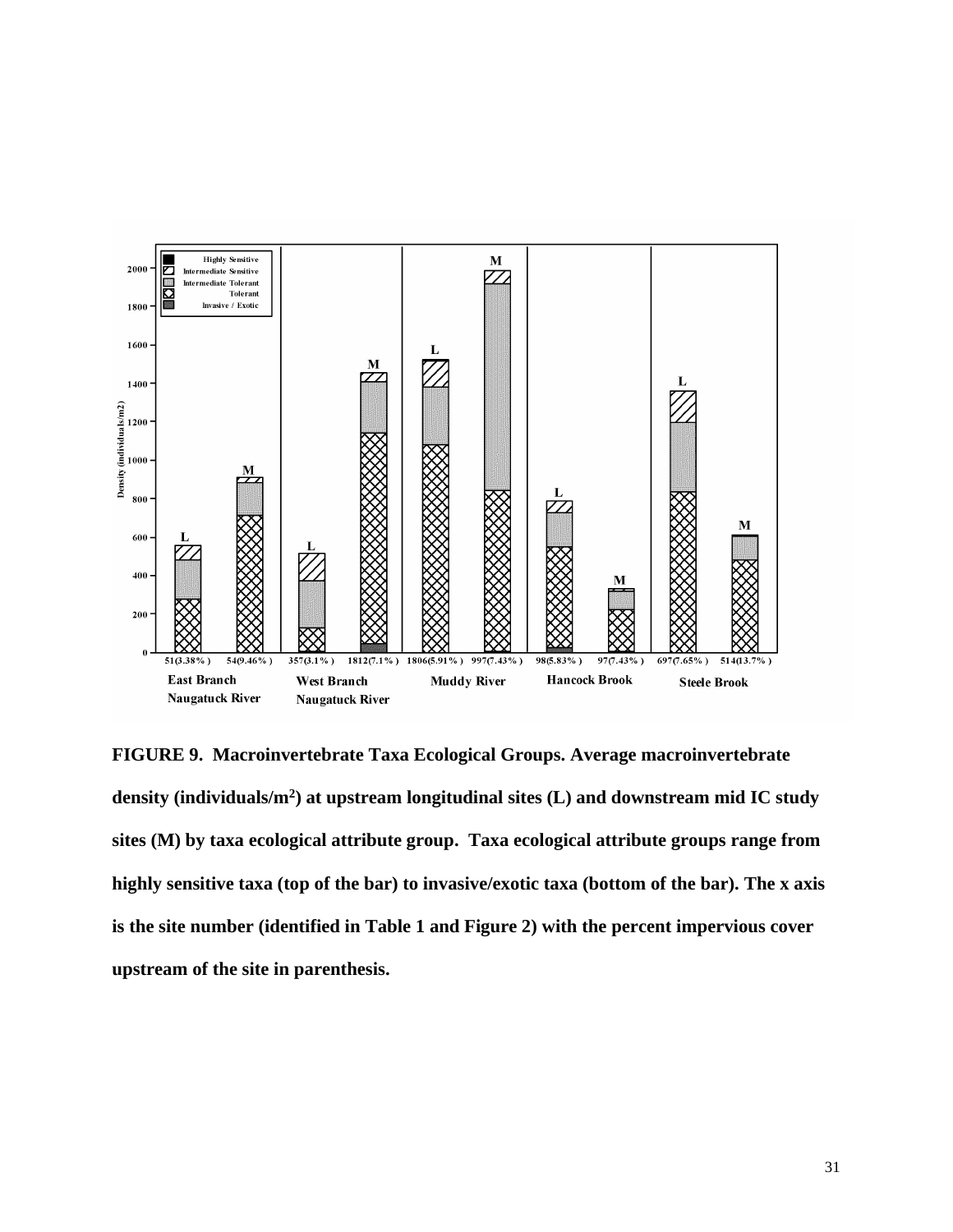

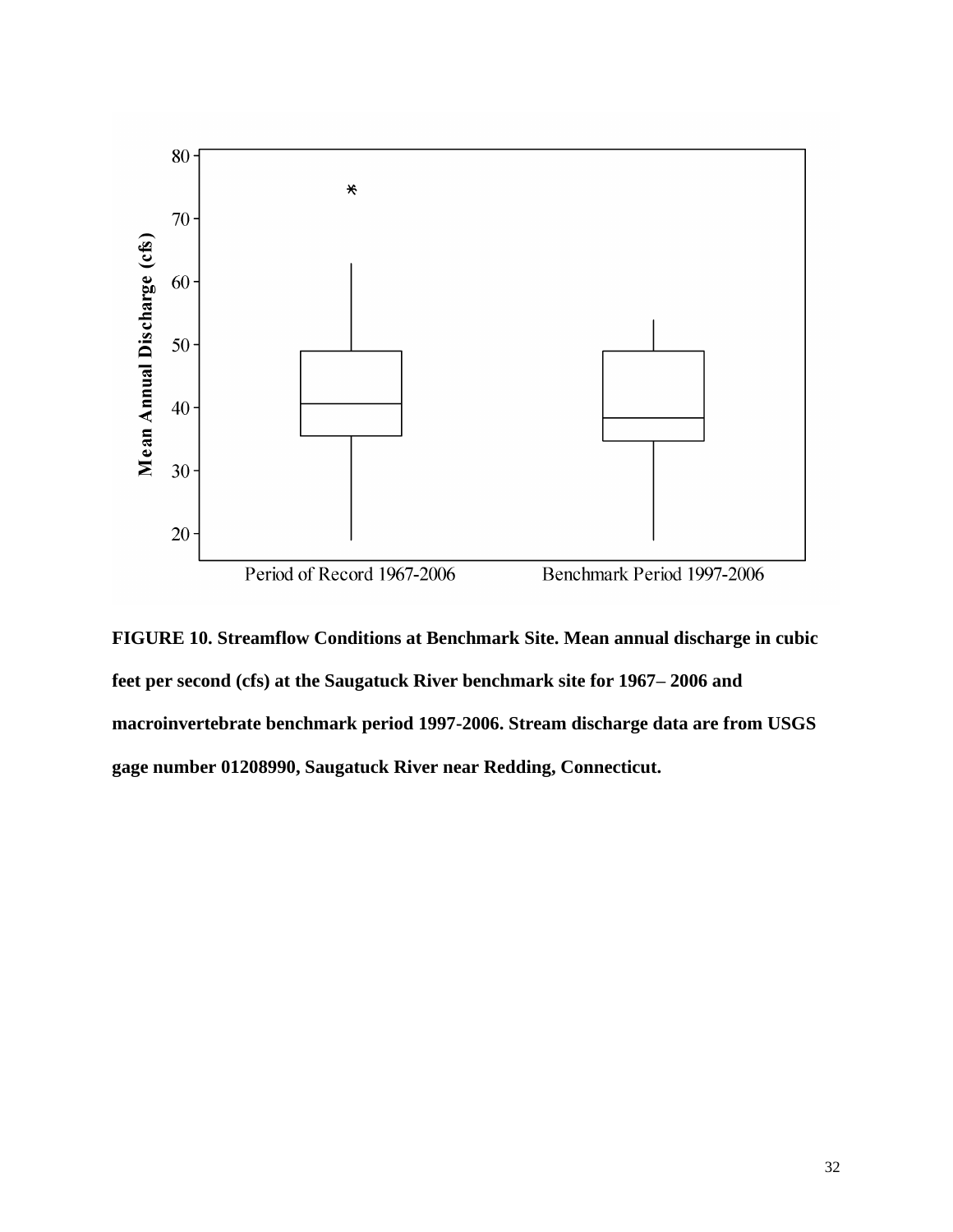

**FIGURE 11. Macroinvertebrate Multimetric Index (MMI) Scores. MMI and percent impervious cover for 125 sites in Connecticut (Bellucci 2007) and 32 sites from this study (Mid IC).**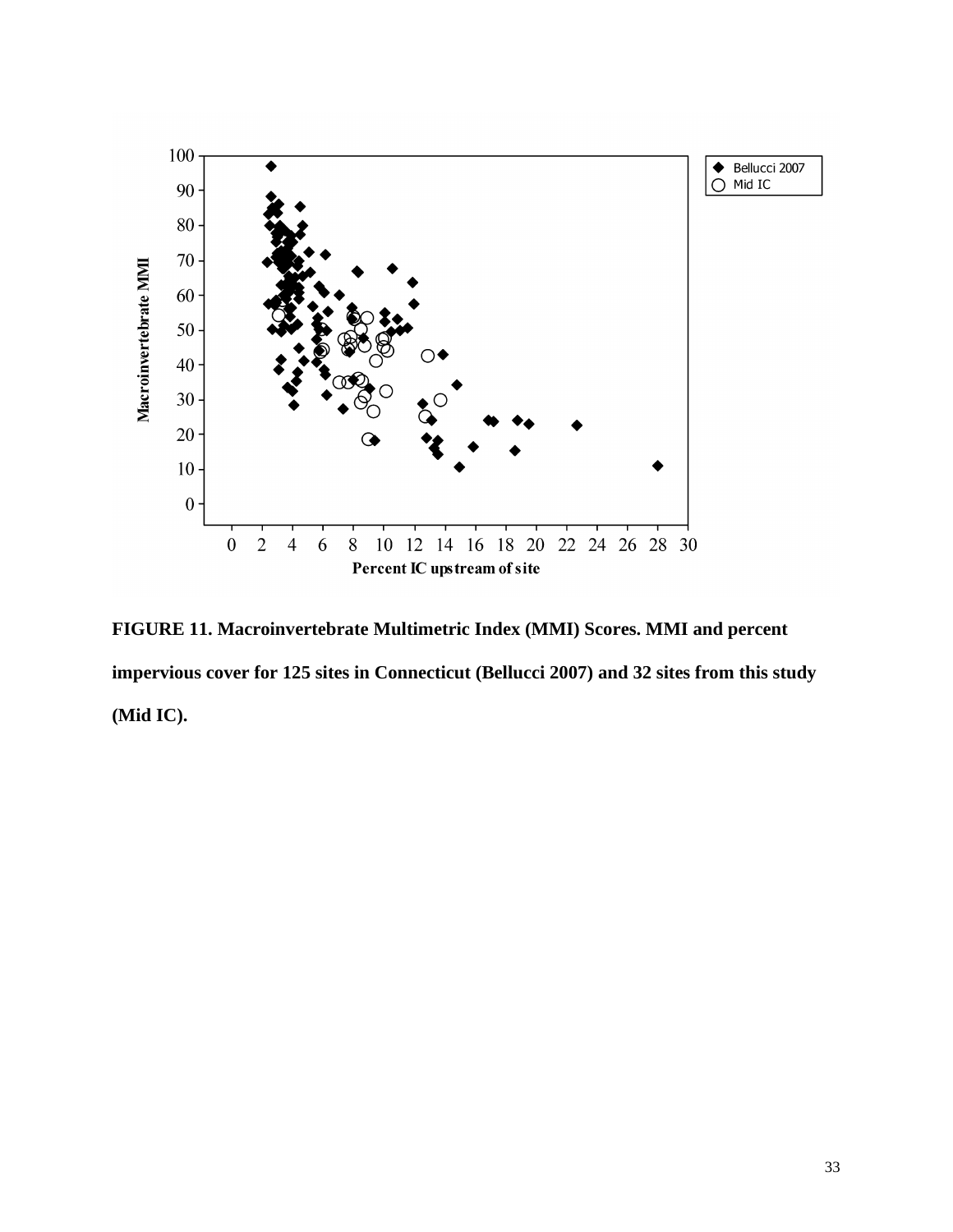

**FIGURE 12 . Macroinvertebrate Multimetric Index (MMI) Scores by Land Use Type. Expected MMI scores for three land use categories as shown by the interquartile range (75th-25th percentile) of sites in each category– rural =53-73;mixed=36-53;urban=16-28. Interquartile ranges and medians (horizontal line) were calculated from a total of 157 MMI scores grouped by land use (rural N=86; mixed N=51; urban N=20). Rural land use was defined as <4.9% impervious cover, mixed land use was defined as 5.0 -11.9% impervious cover and urban land use was defined as >12% impervious cover.**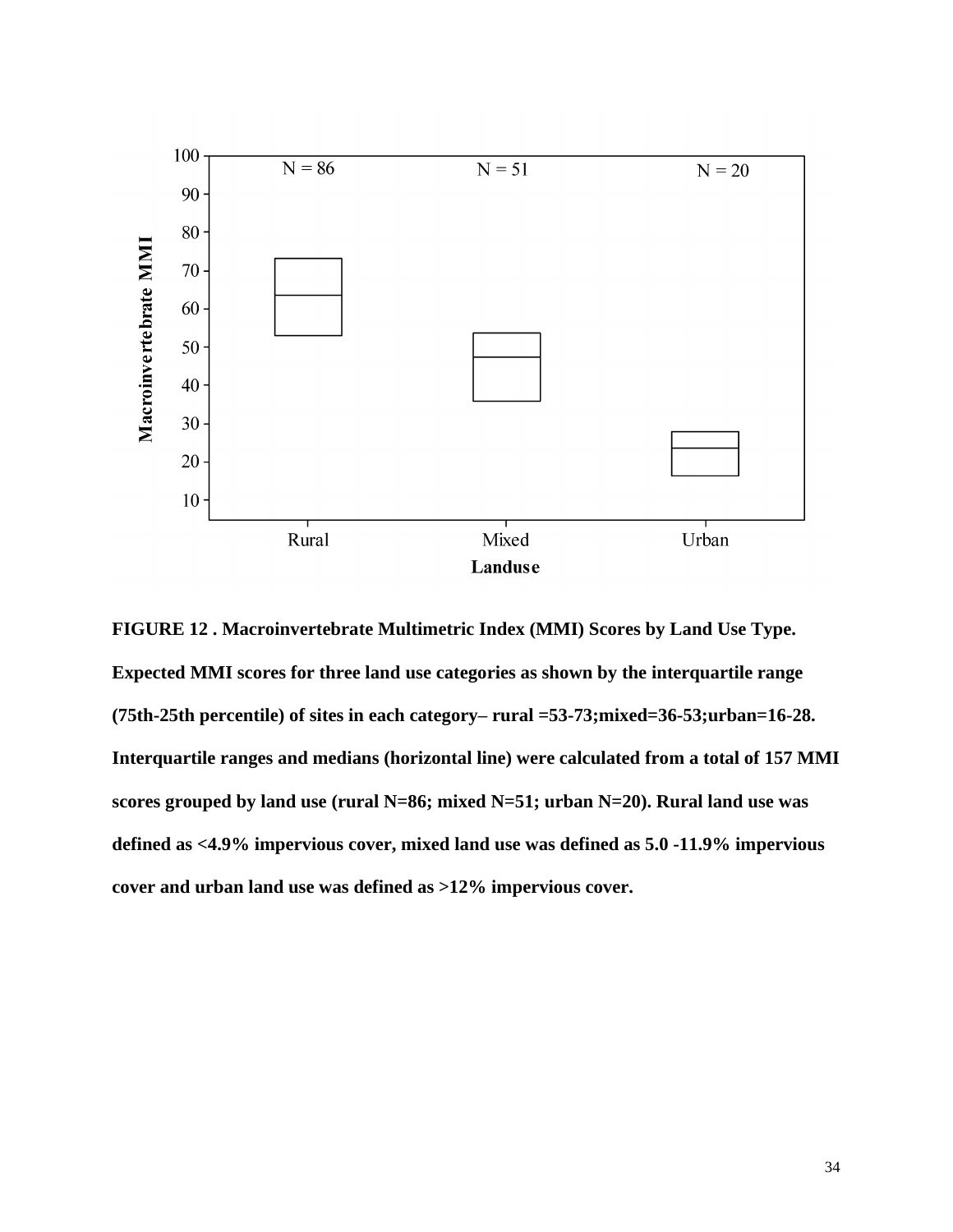

**FIGURE 13. Land Use in Connecticut and Expected Macroinvertebrate Multimetric (MMI) Index Scores. Three land use categories in Connecticut were defined - rural land use <4.9% impervious cover; mixed land use 5.0 -11.9% impervious cover; and urban land use >12% impervious cover. Impervious cover was derived using the Impervious Surface Analysis Tool and 2002 land cover data. Expected macroinvertebrate MMI scores for these three land use categories are shown in Figure 12 – rural =53-73, mixed=36-53, urban=16- 28.**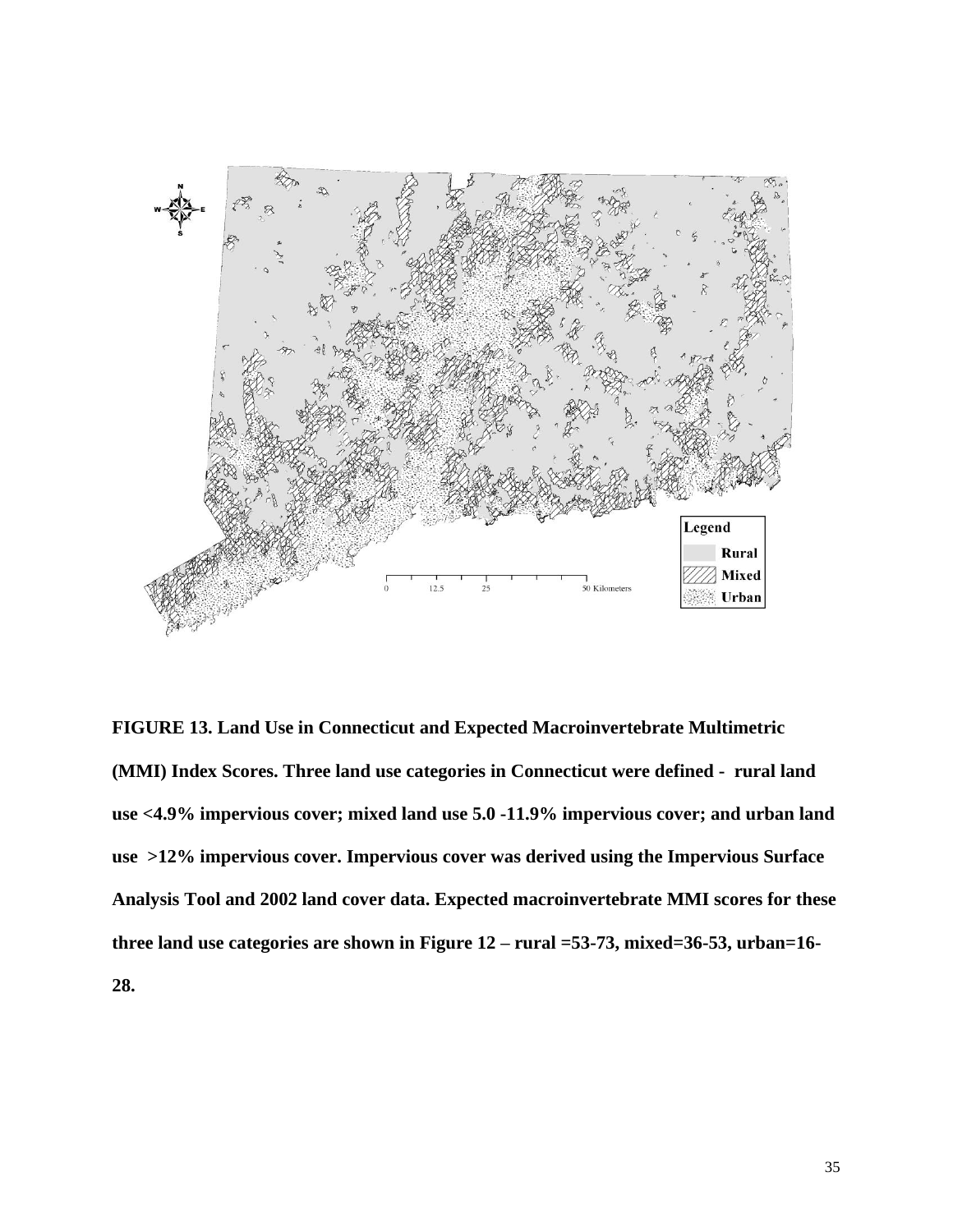**TABLE 1.Study Site Locations. Site location and drainage basin characteristics of 32 study sites grouped by mid IC sites, longitudinal sites, and benchmark site. Site ID's are identified spatially in Figure 2.**

|                   |                                  |                   | Latitude             | Longitude            |                            | <b>Strahler</b>        | <b>Drainage</b>                               | <b>Drainage</b>        |
|-------------------|----------------------------------|-------------------|----------------------|----------------------|----------------------------|------------------------|-----------------------------------------------|------------------------|
| <b>Site</b><br>ID | <b>Stream</b><br><b>Name</b>     | <b>Town</b>       | (Decimal<br>degrees) | (Decimal<br>degrees) | <b>Sample</b><br>Date      | <b>Stream</b><br>Order | <b>Basin</b><br>(km <sup>2</sup> )<br>_______ | <b>Basin</b><br>IC $%$ |
|                   | ==================               | ========          |                      | <b>Mid IC Sites</b>  | ========================== |                        |                                               | ======                 |
| $\overline{4}$    | Beacon Hill<br><b>Brook</b>      | Naugatuck         | 41.4684              | $-73.0519$           | 10/6/2006                  | 3                      | 26.39                                         | 8.90                   |
| 31                | Comstock<br><b>Brook</b>         | Wilton            | 41.1961              | $-73.4354$           | 9/20/2006                  | $\overline{4}$         | 18.96                                         | 7.83                   |
| 47                | Deep Brook<br><b>East Branch</b> | Newtown           | 41.4131              | $-73.2823$           | 10/11/2006                 | $\overline{4}$         | 13.81                                         | 8.10                   |
| 54                | Naugatuck<br>River               | Torrington        | 41.7977              | $-73.1158$           | 10/5/2006                  | $\overline{4}$         | 36.49                                         | 9.46                   |
| 97                | Hancock<br><b>Brook</b>          | Waterbury         | 41.5799              | $-73.0497$           | 10/6/2006                  | $\overline{2}$         | 39.83                                         | 7.63                   |
| 123               | Hop Brook                        | Naugatuck         | 41.4987              | $-73.0537$           | 10/6/2006                  | 3                      | 45.03                                         | 10.02                  |
| 347               | Ten Mile<br>River                | Southington       | 41.5655              | $-72.8905$           | 9/27/2006                  | 3                      | 52.28                                         | 9.03                   |
| 453               | Sawmill<br><b>Brook</b>          | Middletown        | 41.6008              | $-72.7141$           | 9/21/2006                  | $\overline{4}$         | 18.00                                         | 7.85                   |
| 514               | <b>Steele Brook</b>              | Waterbury         | 41.5687              | $-73.0574$           | 10/19/2006                 | 3                      | 30.64                                         | 13.70                  |
| 689               | Long<br>Meadow<br>Pond Brook     | Naugatuck         | 41.4864              | $-73.0556$           | 10/6/2006                  | $\overline{4}$         | 21.89                                         | 8.48                   |
| 894               | Coppermine<br><b>Brook</b>       | <b>Bristol</b>    | 41.6737              | $-72.9060$           | 10/11/2006                 | 3                      | 48.16                                         | 12.72                  |
| 974               | Farm River                       | <b>East Haven</b> | 41.2791              | $-72.8672$           | 9/27/2006                  | $\overline{4}$         | 50.77                                         | 9.33                   |
| 997               | Muddy River                      | North<br>Haven    | 41.3668              | $-72.8543$           | 9/27/2006                  | $\overline{4}$         | 54.02                                         | 7.43                   |
| 1081              | Roaring<br><b>Brook</b>          | Farmington        | 41.7594              | $-72.8808$           | 10/5/2006                  | 3                      | 18.52                                         | 8.57                   |
| 1243              | Nod Brook                        | Avon              | 41.8158              | $-72.8294$           | 10/11/2006                 | $\overline{2}$         | 15.07                                         | 9.89                   |
| 1281              | Sasco Brook                      | Fairfield         | 41.1457              | $-73.3012$           | 9/20/2006                  | 3                      | 20.22                                         | 8.35                   |
| 1338              | Belcher<br><b>Brook</b>          | Berlin            | 41.605               | $-72.7577$           | 9/21/2006                  | 4                      | 9.27                                          | 8.48                   |
| 1807              | Willow<br><b>Brook</b>           | Hamden            | 41.4472              | $-72.9083$           | 9/27/2006                  | $\overline{2}$         | 33.27                                         | 8.77                   |
| 1808              | Misery<br><b>Brook</b>           | Southington       | 41.5699              | $-72.8733$           | 10/11/2006                 | 3                      | 14.16                                         | 12.89                  |
| 1809              | Mill River                       | Fairfield         | 41.1521              | $-73.2726$           | 9/20/2006                  | 3                      | 62.78                                         | 10.16                  |
| 1810              | Cricker<br><b>Brook</b>          | Fairfield         | 41.1984              | $-73.2647$           | 9/20/2006                  | 5                      | 18.10                                         | 5.97                   |
| 1811              | Means                            | Shelton           | 41.2931              | $-73.1442$           | 10/11/2006                 | $\overline{4}$         | 27.15                                         | 10.28                  |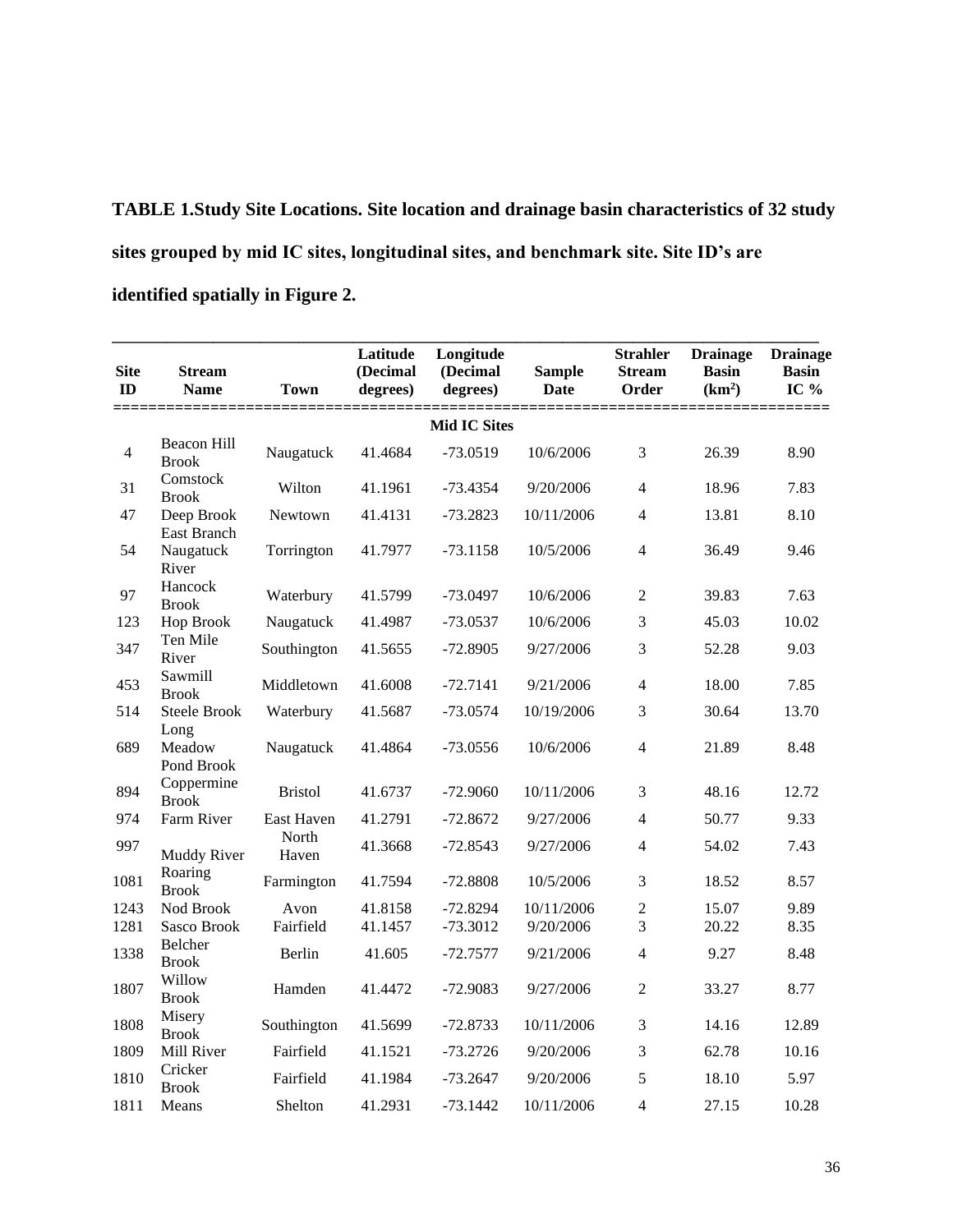|      | <b>Brook</b>       |             |          |                           |            |                |       |       |
|------|--------------------|-------------|----------|---------------------------|------------|----------------|-------|-------|
|      | <b>West Branch</b> |             |          |                           |            |                |       |       |
| 1812 | Naugatuck          | Torrington  | 41.798   | $-73.1177$                | 10/5/2006  | $\overline{4}$ | 7.25  | 7.10  |
|      | River              |             |          |                           |            |                |       |       |
| 1916 | Thompson           | Avon        | 41.7681  | -72.8497                  | 10/11/2006 | 5              | 8.55  | 10.11 |
|      | <b>Brook</b>       |             |          |                           |            |                |       |       |
| 1917 | Meadow             | Colchester  | 41.5871  | $-72.3868$                | 9/21/2006  | $\overline{2}$ | 28.78 | 8.00  |
|      | <b>Brook</b>       |             |          |                           |            |                |       |       |
| 1918 | Mill Brook         | Windsor     | 41.8569  | $-72.6501$                | 9/21/2006  | 3              | 15.72 | 8.75  |
|      |                    |             |          | <b>Longitudinal Sites</b> |            |                |       |       |
|      | East Branch        |             |          |                           |            |                |       |       |
| 51   | Naugatuck          | Torrington  | 41.8122  | $-73.1221$                | 10/5/2006  | $\overline{4}$ | 27.18 | 3.38  |
|      | River              |             |          |                           |            |                |       |       |
| 98   | Hancock            | Waterbury   | 41.5885  | $-73.0503$                | 10/6/2006  | 3              | 36.36 | 5.83  |
|      | <b>Brook</b>       |             |          |                           |            |                |       |       |
|      | <b>West Branch</b> |             |          |                           |            |                |       |       |
| 357  | Naugatuck          | Torrington  | 41.8181  | $-73.1441$                | 10/5/2006  | 5              | 16.84 | 3.10  |
|      | River              |             |          |                           |            |                |       |       |
| 697  | Steele Brook       | Watertown   | 41.6105  | $-73.1153$                | 10/19/2006 | 3              | 13.44 | 7.65  |
| 1806 | Muddy River        | Wallingford | 41.4151  | $-72.8012$                | 9/27/2006  | 3              | 31.19 | 5.91  |
|      |                    |             |          | <b>Benchmark Site</b>     |            |                |       |       |
| 319  | Saugatuck          | Redding     | 41.29447 | $-73.3948$                | 10/4/2006  | 4              | 53.85 | 4.27  |
|      | River              |             |          |                           |            |                |       |       |
|      |                    |             |          |                           |            |                |       |       |